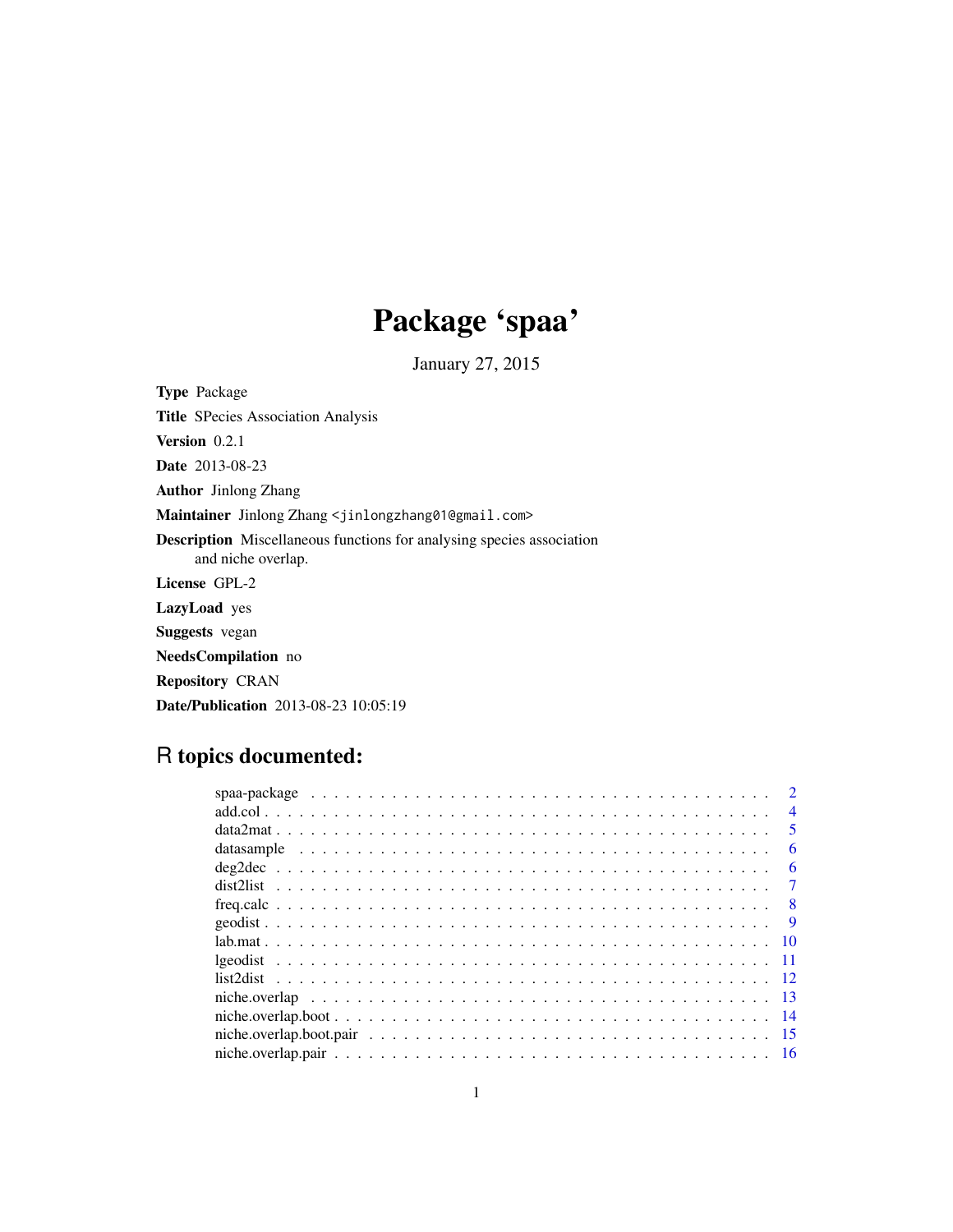# <span id="page-1-0"></span>2 spaa-package

| Index |  |
|-------|--|

spaa-package *SPecies Association Analysis*

# Description

Miscellaneous functions for analysis of species association and niche overlap.

#### Details

| Package:  | spaa      |
|-----------|-----------|
| Type:     | Package   |
| Version:  | 0.2.1     |
| Date:     | 2013-8-23 |
| License:  | $GPL-2$   |
| LazyLoad: | yes       |

# Author(s)

Author: Jinlong Zhang <jinlongzhang01@gmail.com> Maintainer: Jinlong Zhang <jinlongzhang01@gmail.com>

# Examples

```
data(testdata)
testdata
data(splist)
splist
## adding information
## add genera from dataframe B to dataframe A.
add.col(inputA = testdata, inputB = splist, add = "genera",
according = "species")
```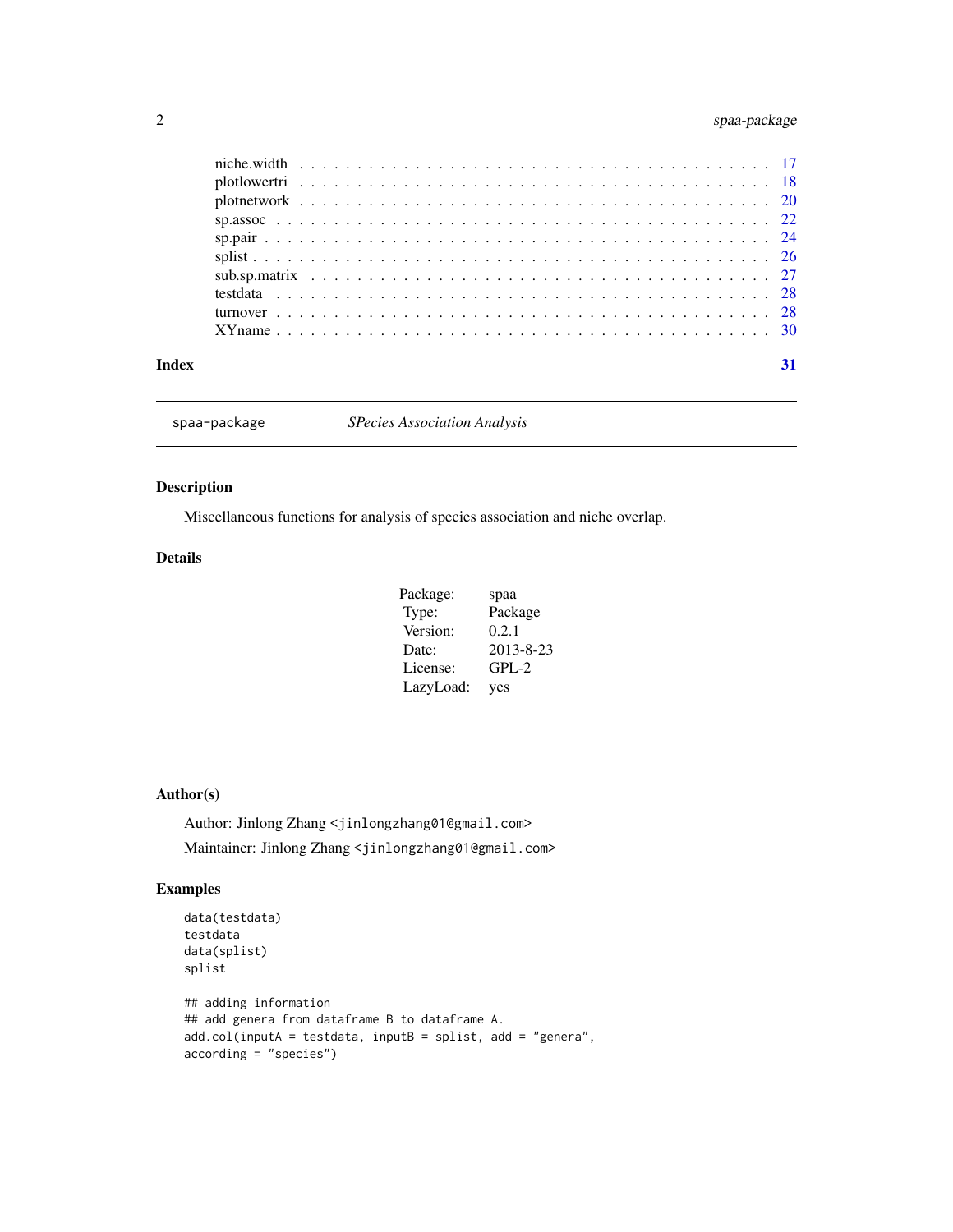# spaa-package 3

```
## add family from dataframe B to dataframe A.
add.col(inputA = testdata, inputB = splist, add = "family",
according = "species")
### data tranformation
(spmatrix <- data2mat(testdata))
#Species association
sp.assoc(spmatrix)
# Species association between each pair of species
(result <- sp.pair(spmatrix))
# simple network with positive lines in red and negative lines
# in blue
plotnetwork(result$Pearson)
title("Pearson Correlation Network")
# The lower matrix plot illustrating Pearson's correlation
# between each pair of species Note the triangle didn't appeared
# in the plots, but have been added to the legend. This is due
# to the distribution of data. Be carefull in seletion of intervals.
plotlowertri(result$Pearson, int = 0.5, cex=3, interval = 4,
pchlist = c(19, 17, 15, 1, 5), size = TRUE)
title("Pearson Correlation Lower Matrix Plot")
## plot lower matrix
## Using BCI data for lower matrix plot
library(vegan)
data(BCI)
## select the top 30 species according to relative frequeny.
sub <- sub.sp.matrix(BCI, common = 30)
## Set the digits to 1
plotlowertri(cor(sub), size = TRUE, cex = 3, digits = 1)
#### Niche width and niche overlap
data(datasample)
niche.overlap.boot(datasample[,1:3], method = "levins")
niche.overlap(datasample, method = "levins")
niche.width(datasample[,1:3], method = "shannon")
##example turnover()
plotlab1 <- XYname(4,6)
xxx <- 1:240
dim(xxx) <- c(24, 10)rownames(xxx) <- plotlab1
### Distance between each pair of plots
ddd <- dist(xxx)
### label matrix
labmat1 <- lab.mat(plotlab1)
yyy <- turnover(labmat1, ddd)
```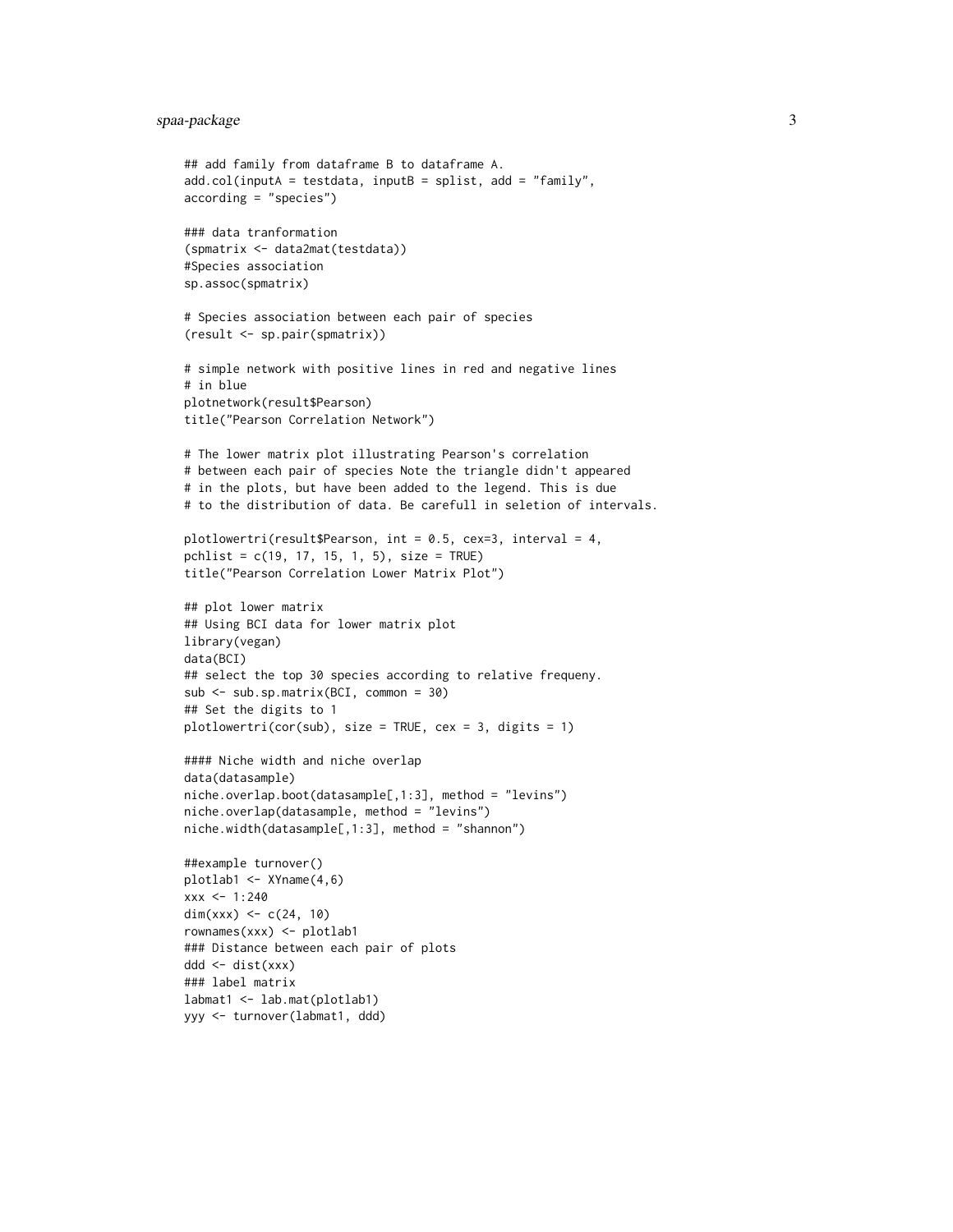4 add.col

```
## geodist() example
## Paris
L1 = deg2dec(-2, 20, 14)phi1 = deg2dec(48, 50, 11)
## Washington DC
L2 = deg2dec(77, 03, 56)phi2 = deg2dec(38,55,17)
##High precision Great Circle distance
geodist(L1, phi1, L2, phi2)
```

| add.col | Add one column from A to B, according to one column of common |
|---------|---------------------------------------------------------------|
|         | name.                                                         |

# Description

This function can be used to add one column from dataframe B to dataframe A, according to the column names speciefied.

#### Usage

add.col(inputA, inputB, add, according)

# Arguments

| inputA    | input A data frame which a column to be added according to one row infor-<br>mation. Must contain a column name equals to one column name in dataframe<br><b>B</b> at the least. |
|-----------|----------------------------------------------------------------------------------------------------------------------------------------------------------------------------------|
| inputB    | inputB A dataframe which a column to be abstracted from, must contain a col-<br>umn equals to at least one column name in dataframe A.                                           |
| add       | add the column name in dataframe B to be add to dataframe A, musth be char-<br>acter.                                                                                            |
| according | according the common column name specified to match the data entries from<br>dataframe A and dataframe B, must be character.                                                     |

# Details

This function can be used to add one column from dataframe B to dataframe A, according to the column names specified. Users have to make sure the to dataframes at least share the common names specified. This function may be an alternative for [merge](#page-0-0)

# Author(s)

Jinlong Zhang

<span id="page-3-0"></span>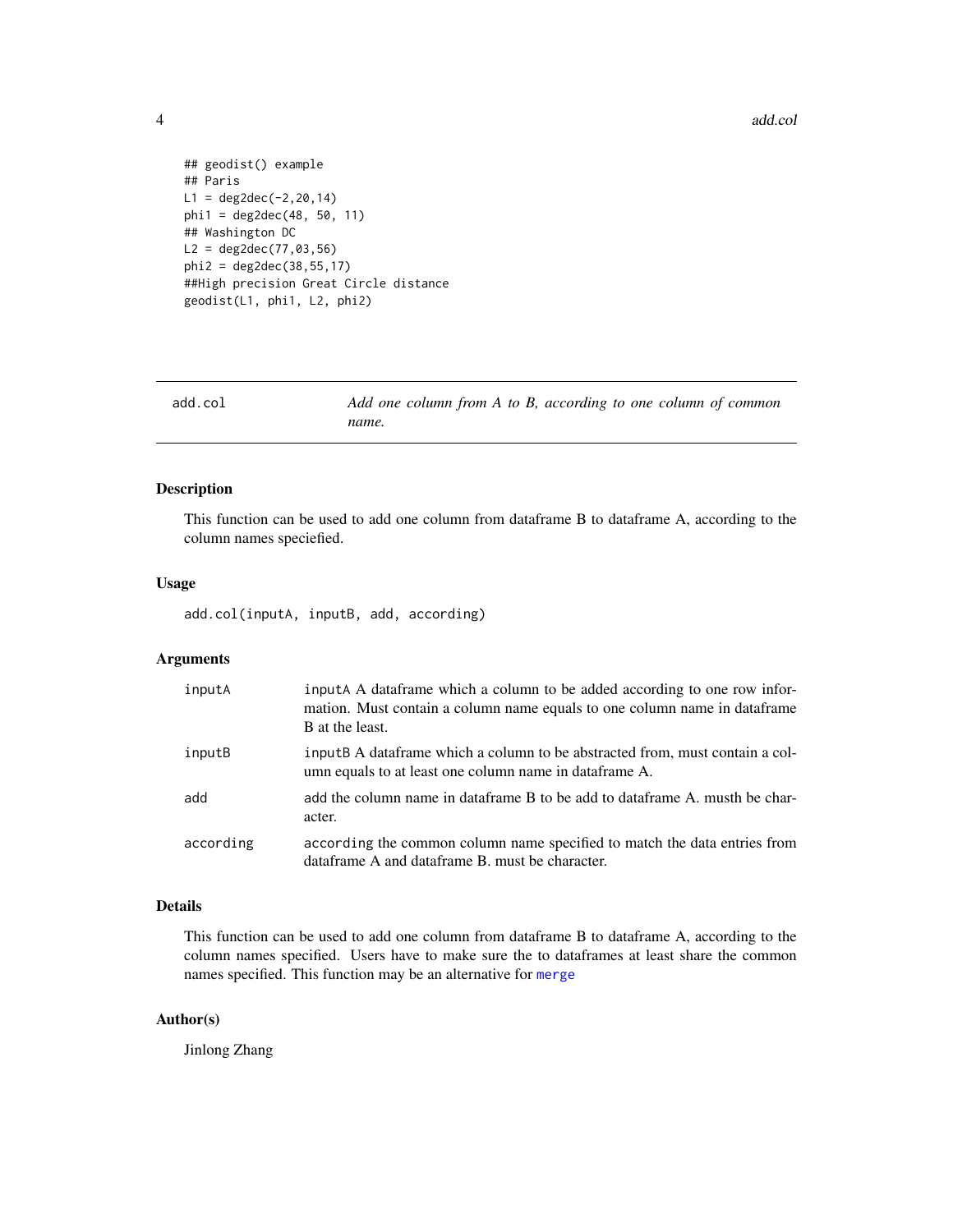#### <span id="page-4-0"></span>data2mat 5

# See Also

See Also[merge](#page-0-0)

#### Examples

```
data(splist)
data(testdata)
## add genera from dataframe B to dataframe A.
add.col(inputA = testdata, inputB = splist, add = "genera",
according = "species")
## add family from dataframe B to dataframe A.
add.col(inputA = testdata, inputB = splist, add = "family",
according = "species")
```
data2mat *Convert species list data to species matrix*

#### Description

This function can be used to convert the species list to species matrix. The rows of the output matrix are plots, or sites. The columns are the species.

#### Usage

data2mat(data = data)

# Arguments

data The input data

#### Details

The input data will have to include :species,plots or sites, abundance, specifically, a column named "abundance" must be specified.

# Value

Return a species matrix with each row for each plot, and each column for species.

#### Author(s)

Jinlong Zhang <jinlongzhang01@gmail.com>

# References

None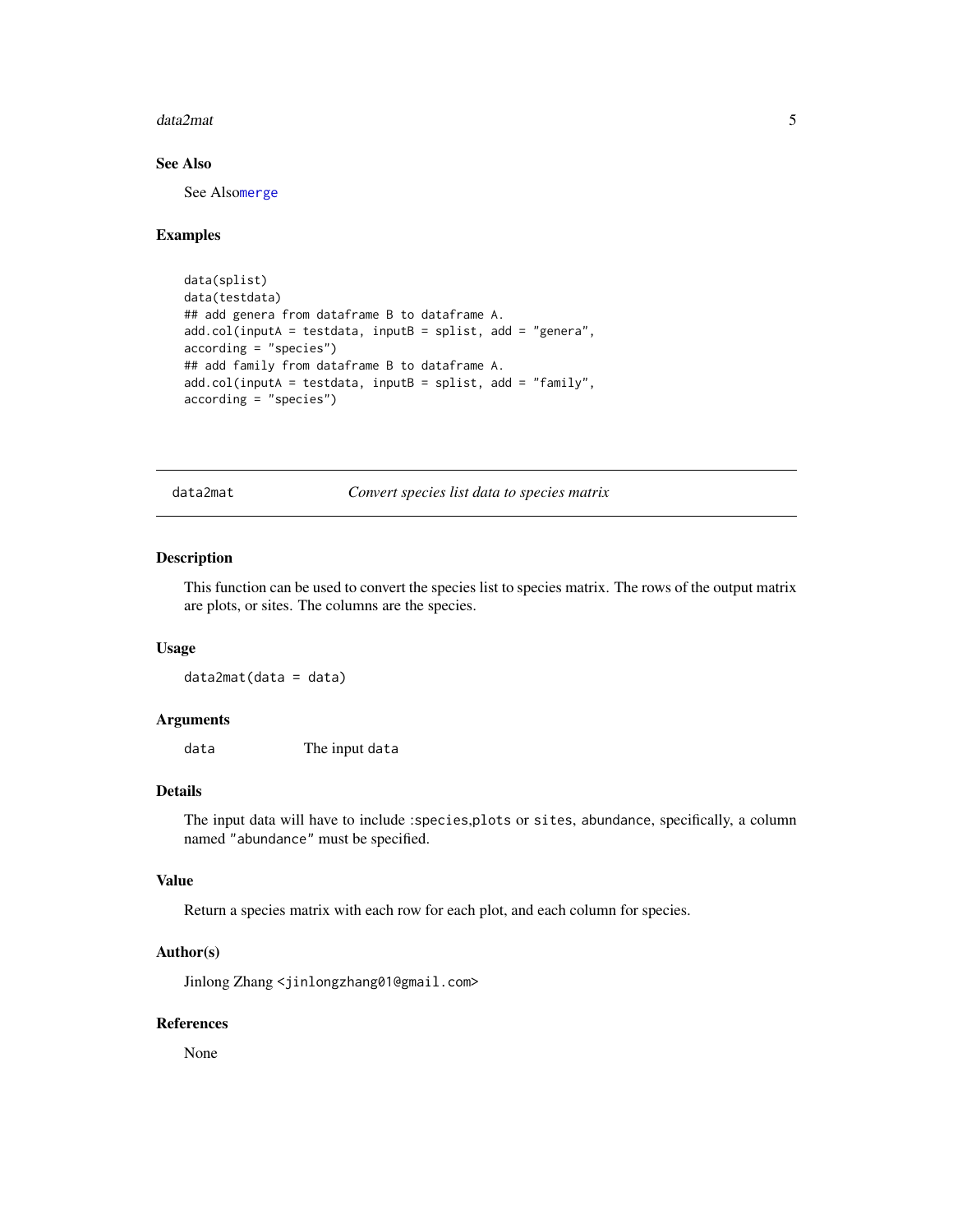# Examples

```
data(testdata)
spmatrix <- data2mat(testdata)
```
datasample *community matrix example*

#### Description

Community matrix

# Usage

data(datasample)

#### Format

A data frame with 8 plots on the following 14 species.

#### Details

including 14 species, 8 plots of Gutianshan Natural Reserve, Zhejiang, China, values are the value of importance in the plot for each species.

#### Source

Hu Zheng-hua, Qian Hai-Yuan, Yu Ming-jian. 2009. The niche of dominant species populations in Castanopsis eyrei forest in Gutian Mountain National Natural Reserve. Acta Ecologica Sinica. Vol.29, 3670-3677

#### Examples

data(datasample)

deg2dec *Degree to decimal*

# Description

Convert latitude or longitude from degree to decimal format

# Usage

deg2dec(h, m, s)

<span id="page-5-0"></span>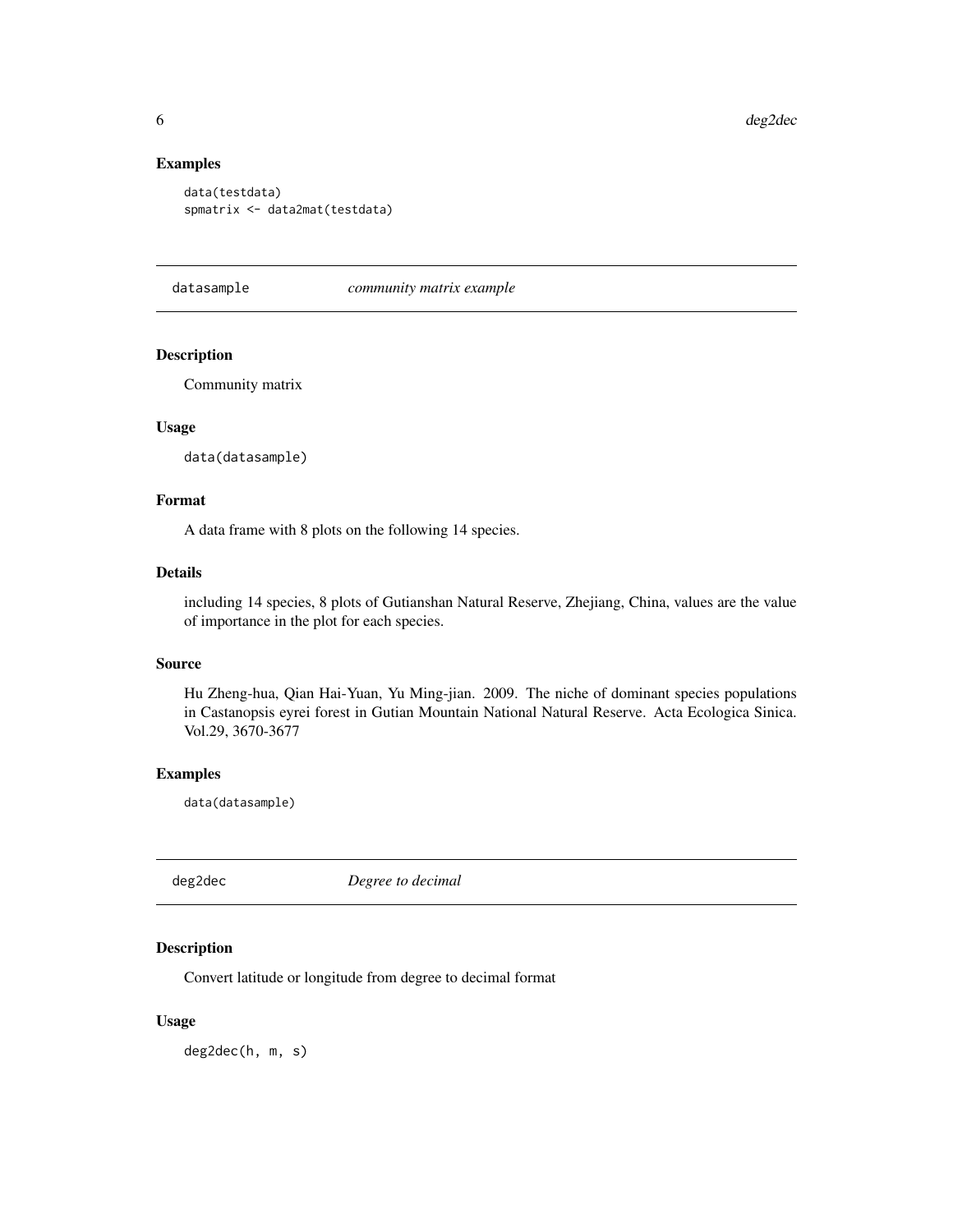#### <span id="page-6-0"></span>dist2list 7

#### Arguments

| h | Degree |
|---|--------|
| m | Minute |
| s | Second |

### Details

Convert latitude or longitude from degree to decimal format.

# Value

Degree of decimal format

# Note

Places with eastern hemisphere should have longitude and southern hemisphere less than zero.

#### Author(s)

Jinlong Zhang <jinlongzhang01@gmail.com>

# Examples

```
## deg2dec() example
##Paris
L1 = deg2dec(-2, 20, 14)phi1 = deg2dec(48, 50, 11)
##Washington DC
L2 = deg2dec(77, 03, 56)phi2 = deg2dec(38, 55, 17)
```
<span id="page-6-1"></span>dist2list *Convert distance matrix to pairwised list*

# Description

Convert distance matrix to pairwised list

# Usage

dist2list(dist)

# Arguments

dist distance matrix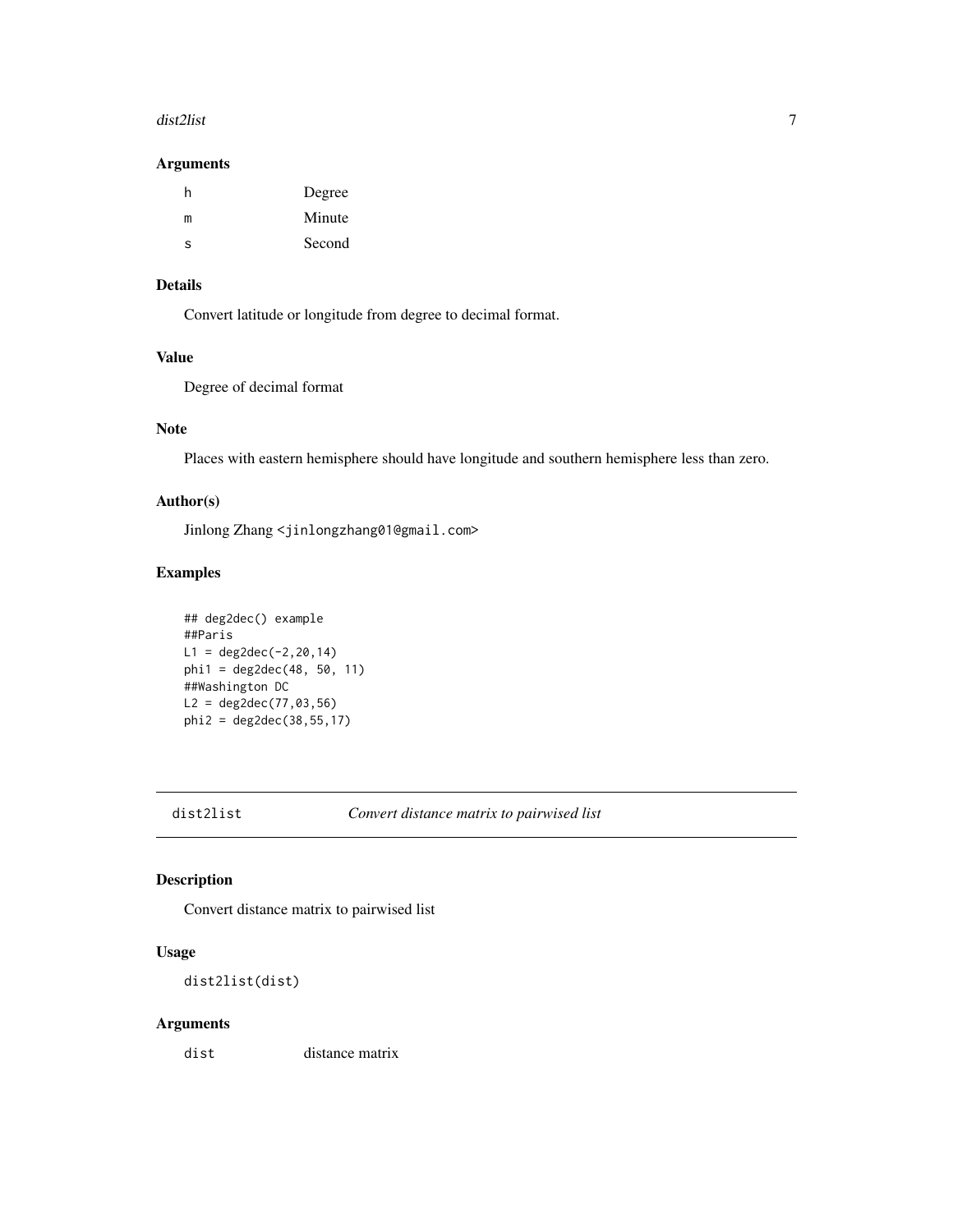#### <span id="page-7-0"></span>Details

Pairwise list with first column indicates the rows of the original distance matrix, second column indicates the columns indicates the rows of the original distance matrix, and the third indicats the values.

# Value

Dataframe with three columns.

#### Author(s)

Jinlong Zhang <jinlongzhang01@gmail.com>

#### References

Tuomisto, H. (2003). "Dispersal, Environment, and Floristic Variation of Western Amazonian Forests." Science 299(5604): 241-244.

# See Also

[list2dist](#page-11-1)

# Examples

##dist2list() example x <- matrix(rnorm(100), nrow=5) sampledata  $\leq$  dist(x) ddd <- dist2list(sampledata)

freq.calc *Species relative frequency*

#### Description

This function calculates the species relative frequency which equals to the numbers of occupied plots partitioned by the total number of plots for each species.

#### Usage

freq.calc(matr)

#### Arguments

matr The standard species matrix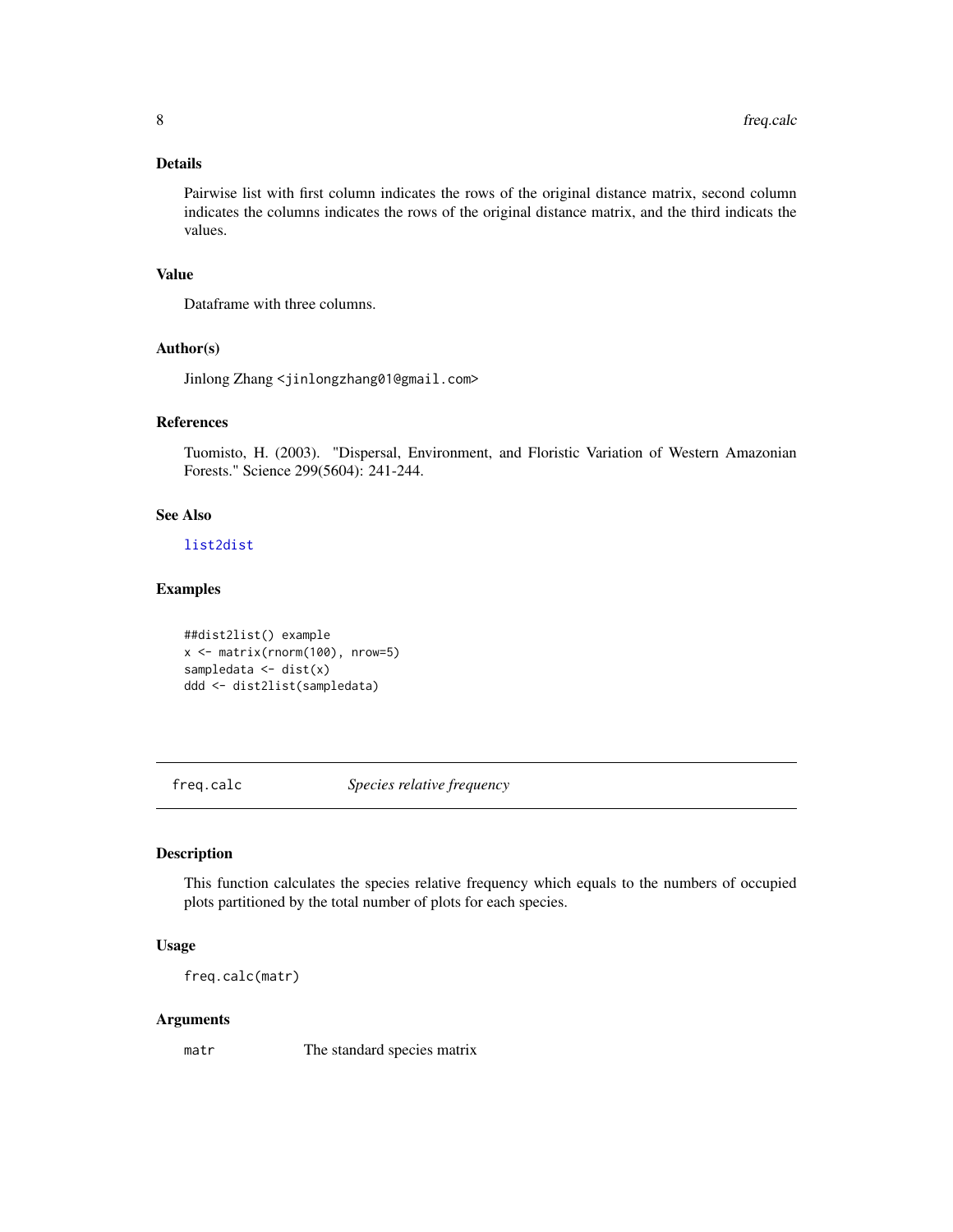#### <span id="page-8-0"></span>geodist two states of the contract of the contract of the contract of the contract of the contract of the contract of the contract of the contract of the contract of the contract of the contract of the contract of the cont

# Details

The input data is a standard species matrix with rows for plots and column for species.

# Value

Returns a vector that contains relative frequency for each species included in the input matrix.

#### Author(s)

Jinlong Zhang <jinlongzhang01@gmail.com>

#### References

None

#### Examples

```
data(testdata)
spmatrix <- data2mat(testdata)
freq.calc(spmatrix)
```
<span id="page-8-1"></span>geodist *Hight precision Great circle distance between two places*

#### Description

Hight precision Great circle distance between two places assuming the earth is elliptic sphere.

# Usage

```
geodist(L1, phi1, L2, phi2)
```
#### Arguments

| $\vert$ 1  | Longitude of first place in decimal format.  |
|------------|----------------------------------------------|
| phi1       | Latitude of first place in decimal format.   |
| $\sqrt{2}$ | Longitude of second place in decimal format. |
| phi2       | Latitude of second place in decimal format.  |

#### Details

Hight precision great circle distance between two places assuming the earth is elliptic sphere.

# Value

Hight precision great circle distance.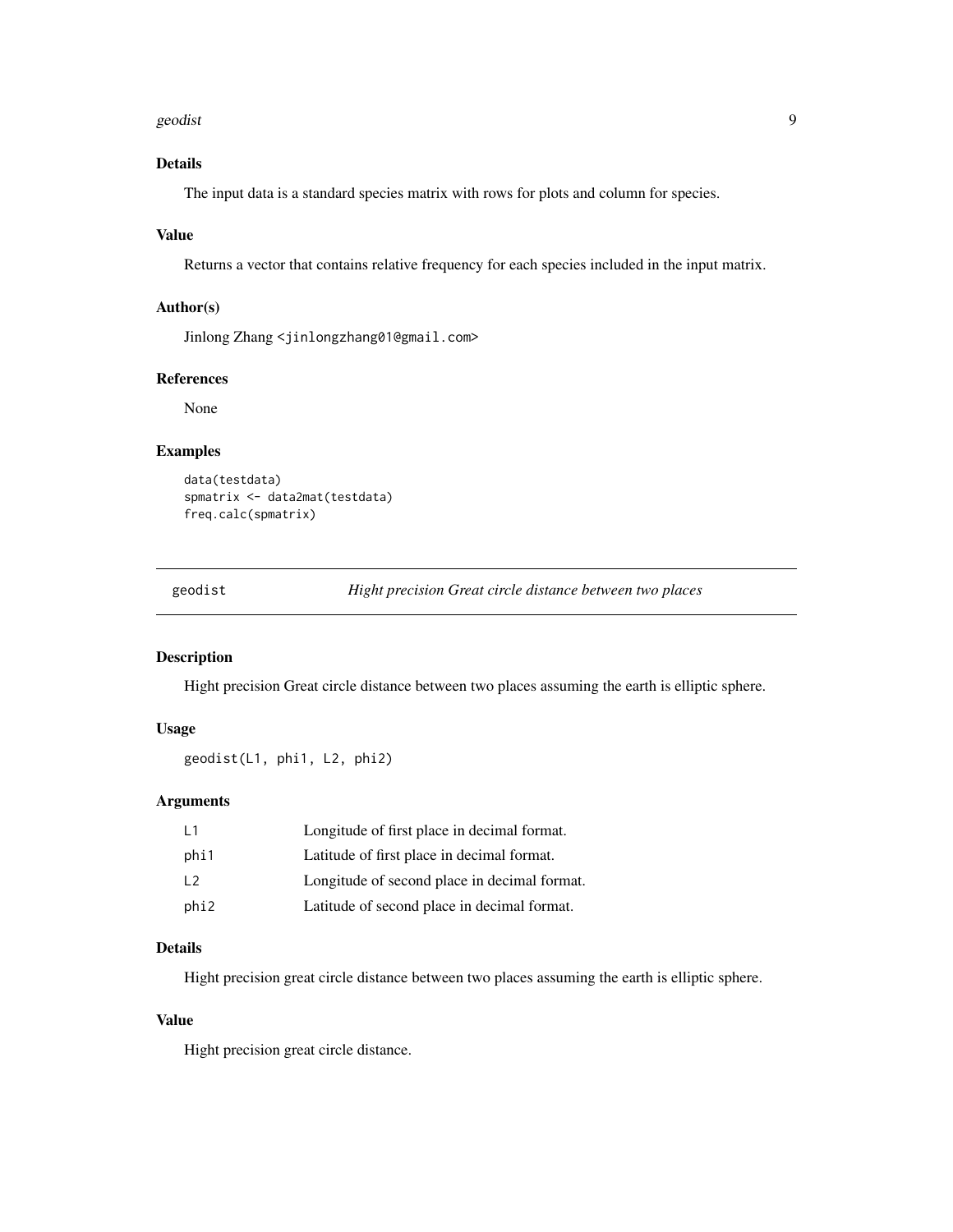#### <span id="page-9-0"></span>10 lab.mat and the state of the state of the state of the state of the state of the state of the state of the state of the state of the state of the state of the state of the state of the state of the state of the state of

# Author(s)

Jinlong Zhang <jinlongzhang01@gmail.com>

# References

Jean Meeus 1991 Astronomical Algorithms Willmann-Bell 80-83

# See Also

[lgeodist](#page-10-1)

#### Examples

```
## geodist() example
## Paris
L1 = deg2dec(-2, 20, 14)phi1 = deg2dec(48, 50, 11)
## Washington DC
L2 = deg2dec(77, 03, 56)phi2 = deg2dec(38,55,17)
##High precision Great Circle distance
geodist(L1, phi1, L2, phi2)
```
#### <span id="page-9-1"></span>lab.mat *Convert vector of XY labels to label matrix*

# Description

Convert vector of XY labels to label matrix

#### Usage

lab.mat(plotlab)

#### Arguments

plotlab Vector of XY labels

#### Value

XY label matrix

#### Author(s)

Jinlong Zhang <jinlongzhang01@gmail.com>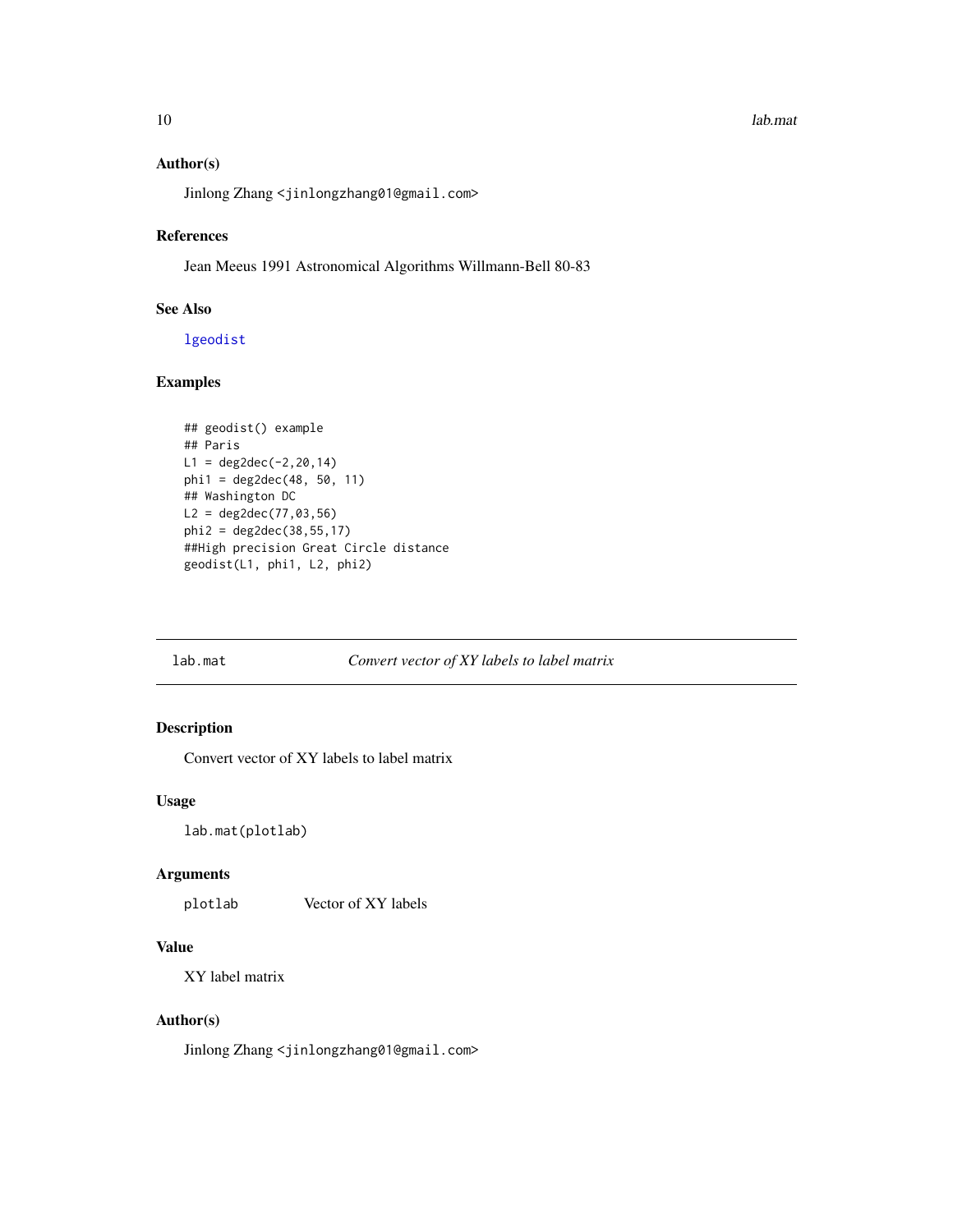#### <span id="page-10-0"></span>lgeodist the state of the state of the state of the state of the state of the state of the state of the state of the state of the state of the state of the state of the state of the state of the state of the state of the s

#### See Also

[turnover](#page-27-1)

#### Examples

```
### lab.mat() example
plotlab1 <- XYname(4,6)
labmat <- lab.mat(plotlab1)
```
<span id="page-10-1"></span>lgeodist *Low precision Great circle distance between two places*

#### Description

Calculating Great circle distance between two places assuming that the earth is sphere.

# Usage

lgeodist(L1, phi1, L2, phi2)

# Arguments

| L1   | Longitude of first place in decimal format.  |
|------|----------------------------------------------|
| phi1 | Latitude of first place in decimal format.   |
| L2   | Longitude of second place in decimal format. |
| phi2 | Latitude of second place in decimal format.  |

### Value

Low precision great circle distance between two places.

#### Note

This function assuming that the earth is sphere.

# Author(s)

Jinlong Zhang <jinlongzhang01@gmail.com>

# References

Jean Meeus 1991 Astronomical Algorithms Willmann-Bell 80-81

# See Also

[geodist](#page-8-1)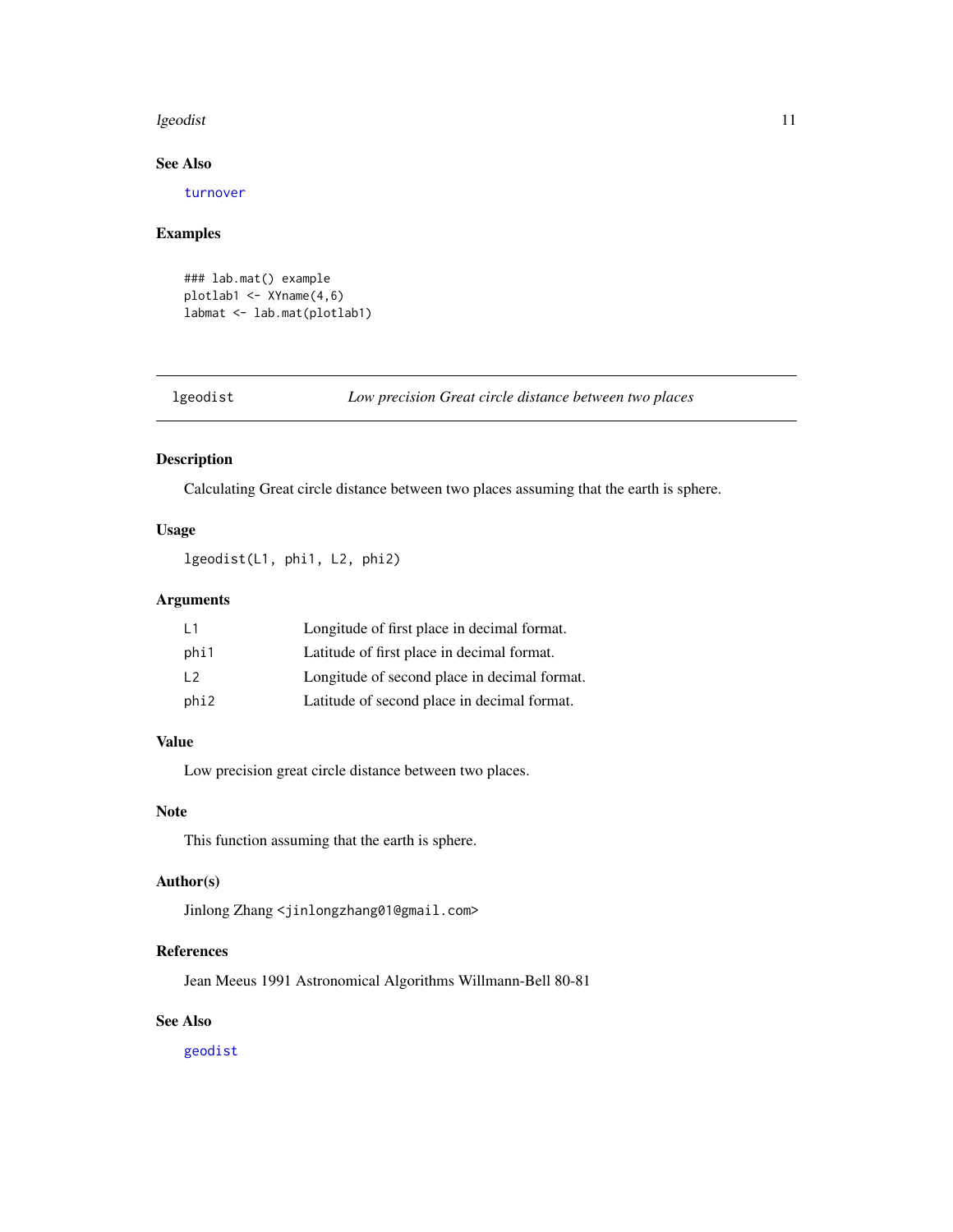# Examples

```
#lgeodist() example
##Paris
L1 = deg2dec(-2, 20, 14)phi1 = deg2dec(48, 50, 11)##Washington DC
L2 = deg2dec(77, 03, 56)phi2 = deg2dec(38, 55, 17)#Great circle distance
lgeodist(L1, phi1, L2, phi2)
```
<span id="page-11-1"></span>

list2dist *Convert pairwise list to distance matrix*

# Description

Convert pairwise list to distance matrix

#### Usage

list2dist(dat)

#### Arguments

dat dataframe with three columns

#### Details

Dataframe with first column as the column names in the distance matrix, second column as the rownames in the distance matrix, third column the values.

# Value

distance matrix

# Author(s)

Jinlong Zhang <jinlongzhang01@gmail.com>

### References

Tuomisto, H. (2003). "Dispersal, Environment, and Floristic Variation of Western Amazonian Forests." Science 299(5604): 241-244.

# See Also

[dist2list](#page-6-1)

<span id="page-11-0"></span>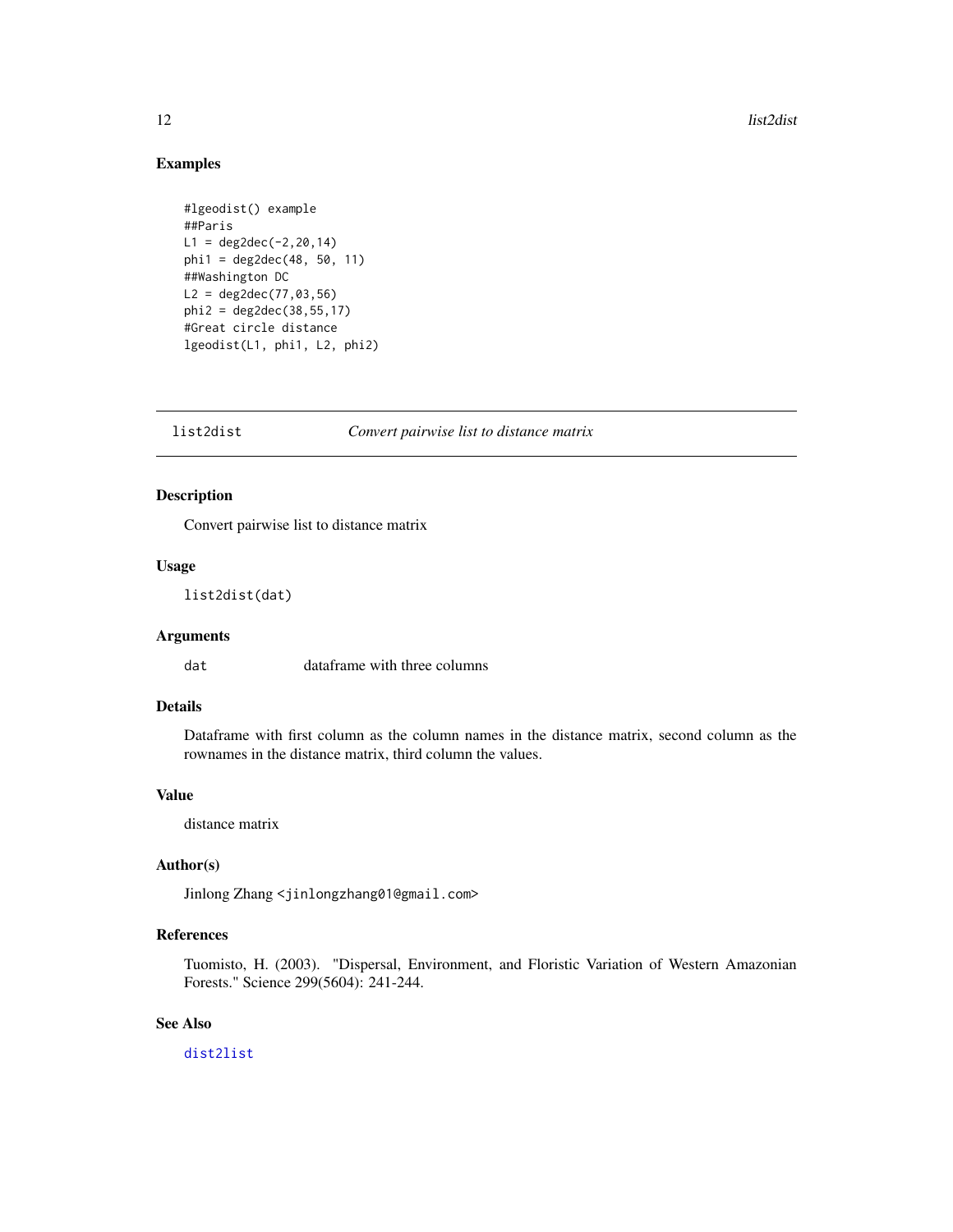# <span id="page-12-0"></span>niche.overlap 13

# Examples

```
##list2dist() example
x <- matrix(rnorm(100), nrow=5)
sampledata \leq dist(x)
ddd <- dist2list(sampledata)
list2dist(ddd)
```
<span id="page-12-1"></span>niche.overlap *Niche overlap between each pair of species*

# Description

Compute niche overlap between each pair of species.

#### Usage

```
niche.overlap(mat, method = c("levins", "schoener",
       "petraitis", "pianka", "czech", "morisita"))
```
#### Arguments

| mat    | A community data matrix with each column for each species, and each row for |
|--------|-----------------------------------------------------------------------------|
|        | each plot.                                                                  |
| method | Index of niche overlap to be specified.                                     |

#### Details

To be added.

# Value

A distance matrix contains niche overlap index between each pair of species.

### Author(s)

Jinlong Zhang <jinlongzhang01@gmail.com>

# References

Zhang Jin-tun,(2004 ) Quantitative Ecology, Science Press, Beijing

Nicholas J. Gotelli. 2000. Null model analysis of species co-occurrence patterns. Ecology 81:2606- 2621. http://esapubs.org/archive/ecol/E081/022/EcoSim

#### See Also

[niche.overlap.pair](#page-15-1)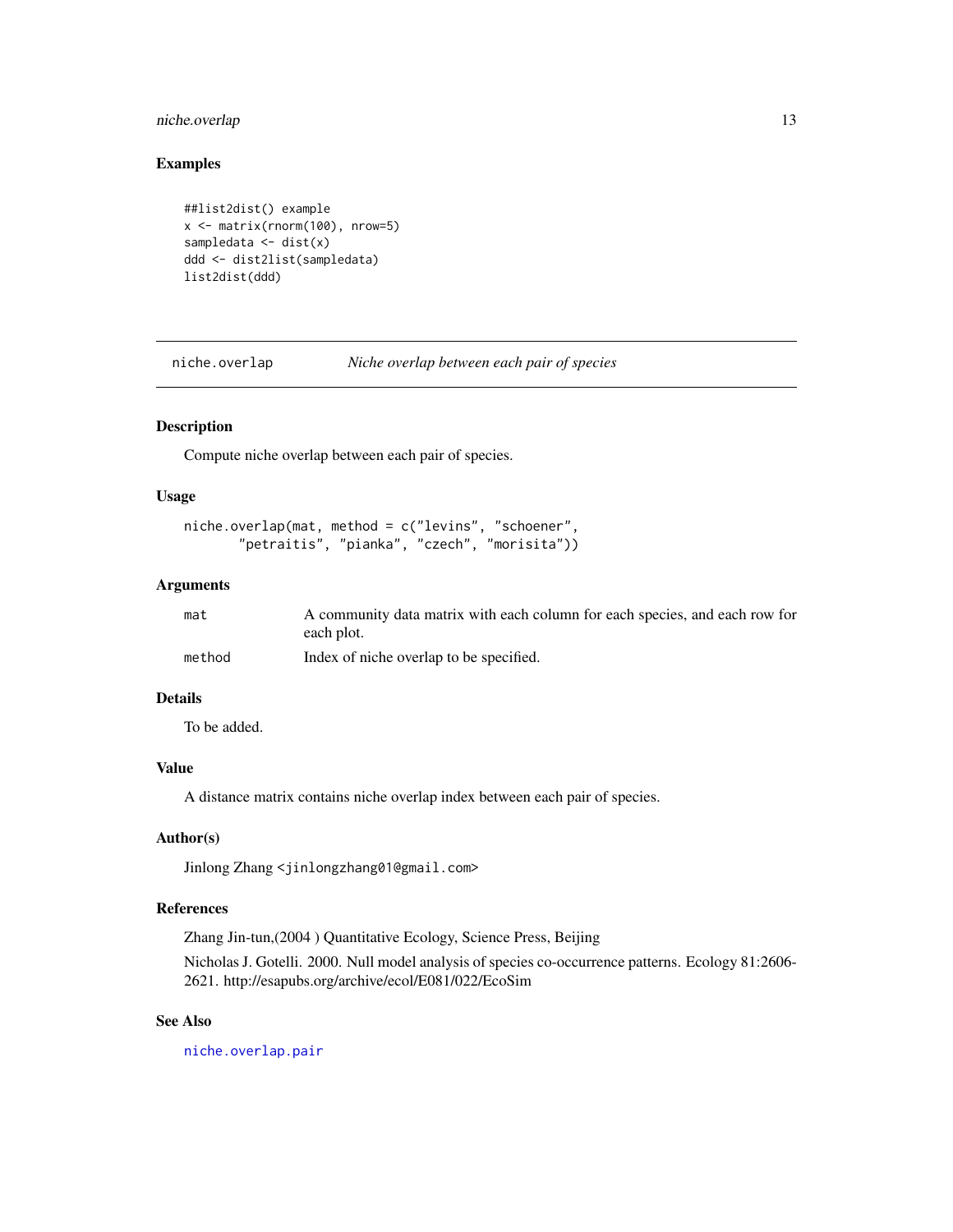### Examples

```
### niche.overlap.boot() example
data(datasample)
niche.overlap(datasample, method = "levins")
```
<span id="page-13-1"></span>niche.overlap.boot *Boostrap of niche overlap*

#### Description

Bootstrap of niche overlap between species.

#### Usage

```
niche.overlap.boot(mat, method = c("pianka", "schoener", "petraitis",
    "czech", "morisita", "levins"), times = 999, quant = c(0.025, 0.975))
```
# Arguments

| mat    | A community data matrix with columns representing species, and rows repre-<br>senting sites. |
|--------|----------------------------------------------------------------------------------------------|
| method | A character string indicating the index of niche overlap to be applied.                      |
| times  | Interger, Number of bootstrap to be implemented.                                             |
| quant  | Quantile of bootstrap results, the confidence intervals.                                     |

# Details

This function bootstraps the niche overlap within each pair of species. \ pianka: Pianka's niche overlap index\ schoener: Schoener's niche overlap index\ petraitis: Petraitis' niche overlap index\ czech: Czechanowski index \ morisita: Morisita's overlap index\ levins: Levin's overlap index\ see more information from Gotelli, N(2009).\

#### Value

a data frame with each row for each pair of species the columns are "Observed", \ "Boot mean", \ "Boot std", \ "Boot CI1", \ "Boot CI2", \ "times" \

# Author(s)

Jinlong Zhang <jinlongzhang01@gmail.com>

#### References

Zhang Jin-tun,(2004 ) Quantitative Ecology, Science Press, Beijing\ Nicholas J. Gotelli. 2000. Null model analysis of species co-occurrence patterns. Ecology 81:2606- 2621. http://esapubs.org/archive/ecol/E081/022/EcoSim

<span id="page-13-0"></span>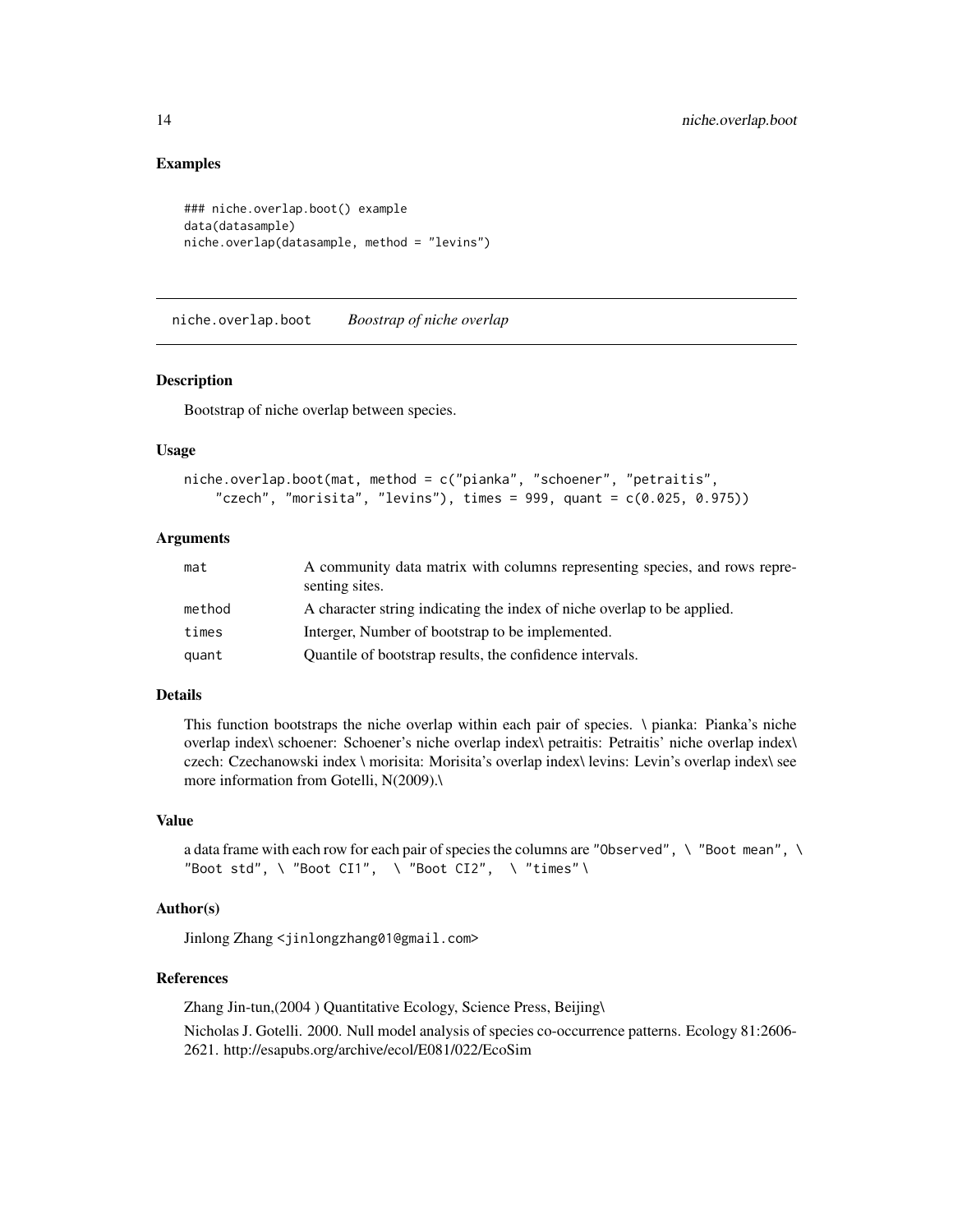<span id="page-14-0"></span>niche.overlap.boot.pair 15

#### See Also

[niche.overlap.boot.pair](#page-14-1)

#### Examples

```
data(datasample)
niche.overlap.boot(datasample[,1:4], method = "pianka")
niche.overlap.boot(datasample[,1:4], method = "schoener")
niche.overlap.boot(datasample[,1:4], method = "czech")
niche.overlap.boot(datasample[,1:4], method = "levins")
```
<span id="page-14-1"></span>niche.overlap.boot.pair

*Niche overlap boostrap utility function*

# Description

Compute the bootstrap value between two vectors. This is a internal function called by niche.overlap.boot, users are encouraged to use the latter function.

#### Usage

```
niche.overlap.boot.pair(vectorA, vectorB, method = c("levins",
     "schoener", "petraitis", "pianka", "czech", "morisita"),
     times = 999, quant = c(0.025, 0.975)
```
# Arguments

| vectorA | A numerical vector including species A's abundance or value of importance. |
|---------|----------------------------------------------------------------------------|
| vectorB | A numerical vector including species B's abundance or value of importance. |
| method  | Niche overlap indeces to be applied.                                       |
| times   | Number of bootstraps                                                       |
| quant   | Confidence interval of the bootstrap results.                              |

#### Details

To do.

# Value

This function will return a vector including the following elements:\ "Observed", \ "Boot mean", \ "Boot std", \ "Boot CI1", \ "Boot CI2", \ "times" \

# Note

Users are ecouraged to call [niche.overlap.boot](#page-13-1) rather than this function.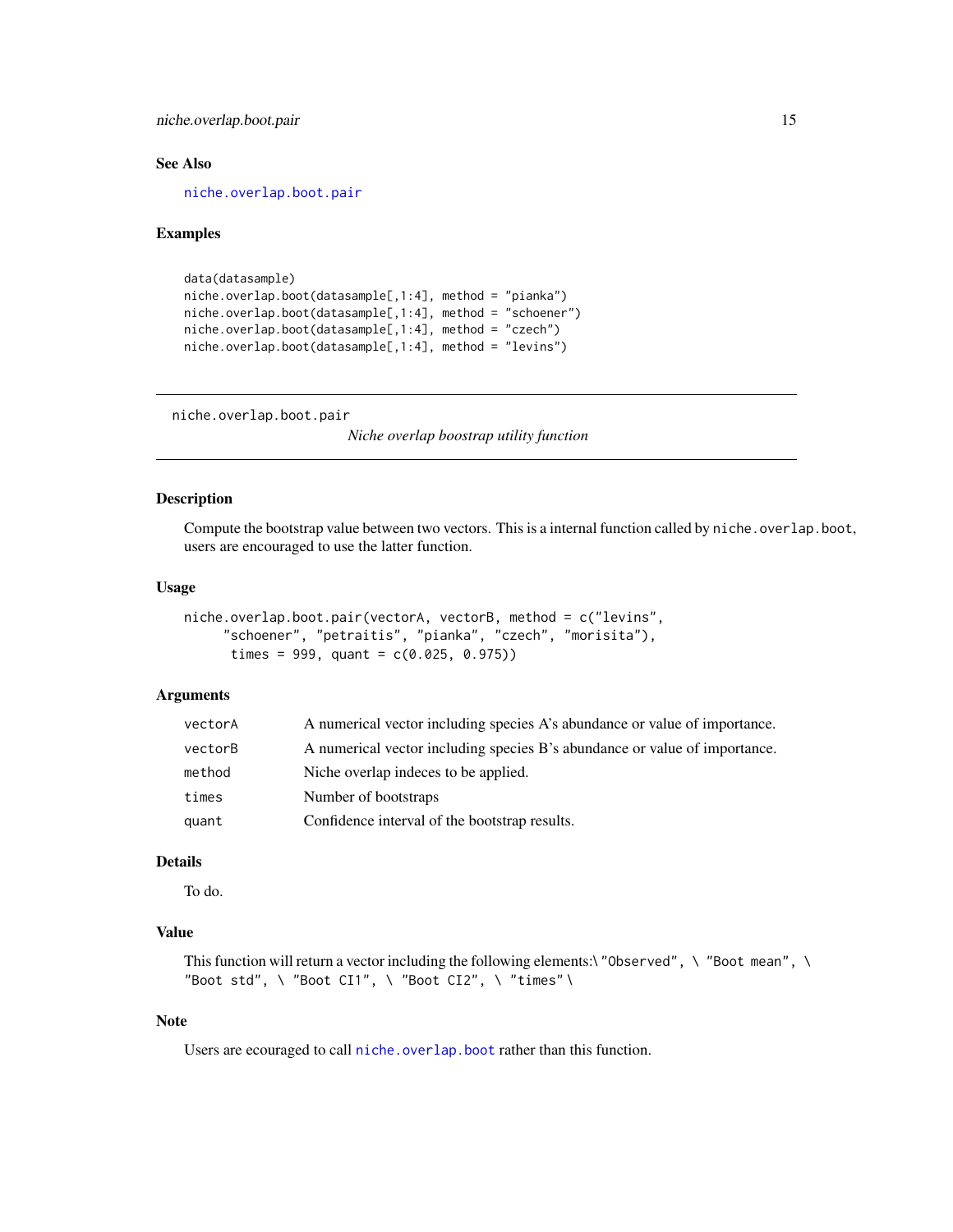# Author(s)

Jinlong Zhang <jinlongzhang01@gmail.com>

#### References

Zhang Jin-tun,(2004 ) Quantitative Ecology, Science Press, Beijing

#### See Also

[niche.overlap.boot](#page-13-1)

# Examples

```
### niche.overlap.boot.pair() example
data(datasample)
niche.overlap.boot.pair(datasample[,1],datasample[,2], method = "levins")
```
<span id="page-15-1"></span>niche.overlap.pair *Niche overlap between one pair of species.*

# Description

Compute niche overlap index between one pair of species. Users are encouraged to used [niche.overlap](#page-12-1) istead of this function.

# Usage

```
niche.overlap.pair(vectA, vectB, method = c("pianka",
     "schoener","petraitis","czech","morisita", "levins"))
```
### Arguments

| vectA  | A numerical vector including species A's abundance or value of importance. |
|--------|----------------------------------------------------------------------------|
| vectB  | A numerical vector including species B's abundance or value of importance. |
| method | Niche overlap index to be applied.                                         |

# Details

None

# Value

Niche overlap index.

<span id="page-15-0"></span>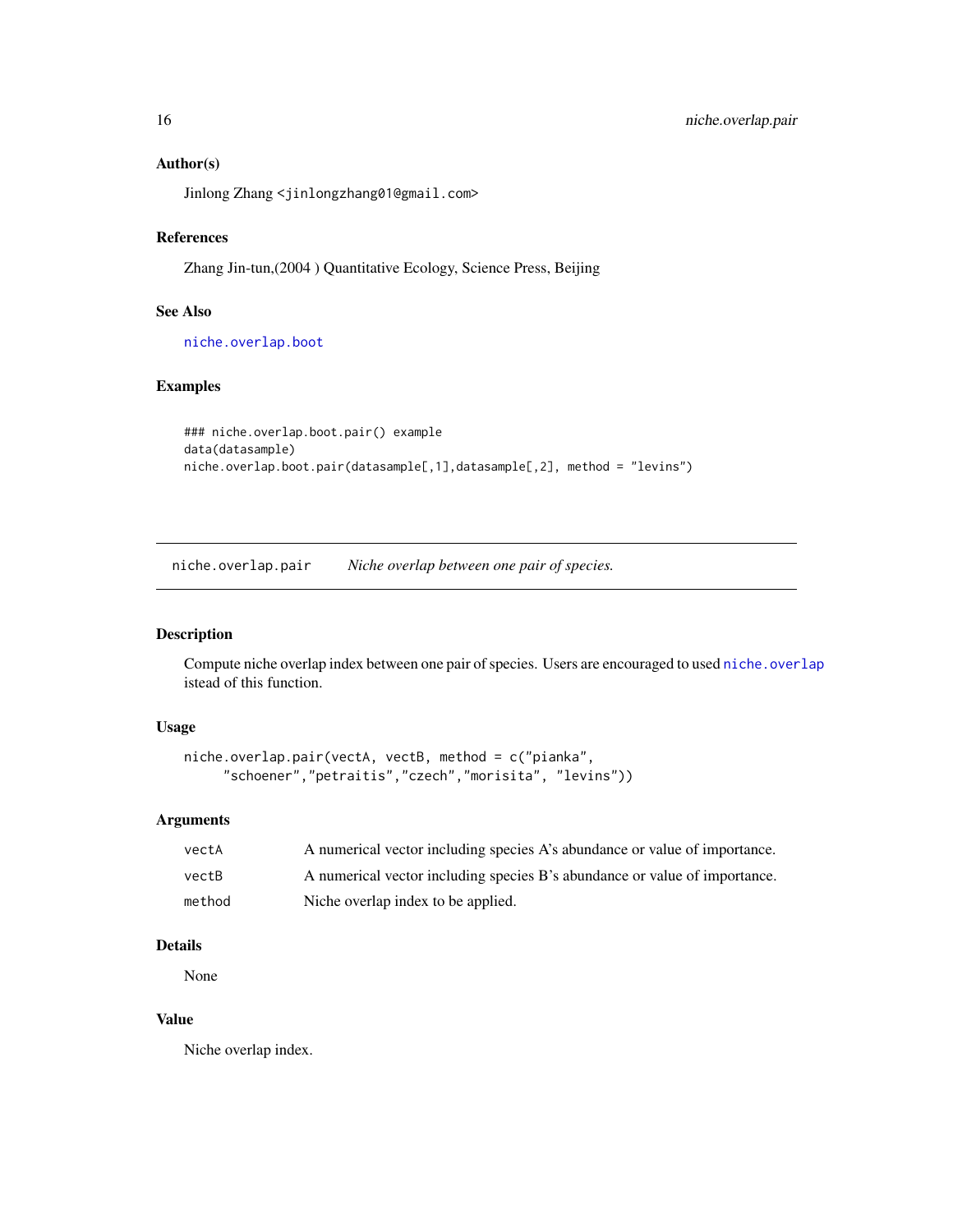#### <span id="page-16-0"></span>niche.width 17

#### Author(s)

Jinlong Zhang <jinlongzhang01@gmail.com>

#### References

Zhang Jin-tun,(2004 ) Quantitative Ecology, Science Press, Beijing

Nicholas J. Gotelli. 2000. Null model analysis of species co-occurrence patterns. Ecology 81:2606- 2621. http://esapubs.org/archive/ecol/E081/022/EcoSim

#### See Also

[niche.overlap](#page-12-1)

#### Examples

```
### niche.overlap.pair() example
data(datasample)
niche.overlap.pair(datasample[,1],datasample[,2], method = "levins")
```
niche.width *Niche width*

#### Description

Compute niche width of the species in a community.

# Usage

```
niche.width(mat, method = c("shannon", "levins"))
```
# Arguments

| mat    | A community data matrix with each column for each species, and each row for<br>each plot. |
|--------|-------------------------------------------------------------------------------------------|
| method | Index of niche width.                                                                     |

# Details

To be added

# Value

A vetor contains niche width index of species in community.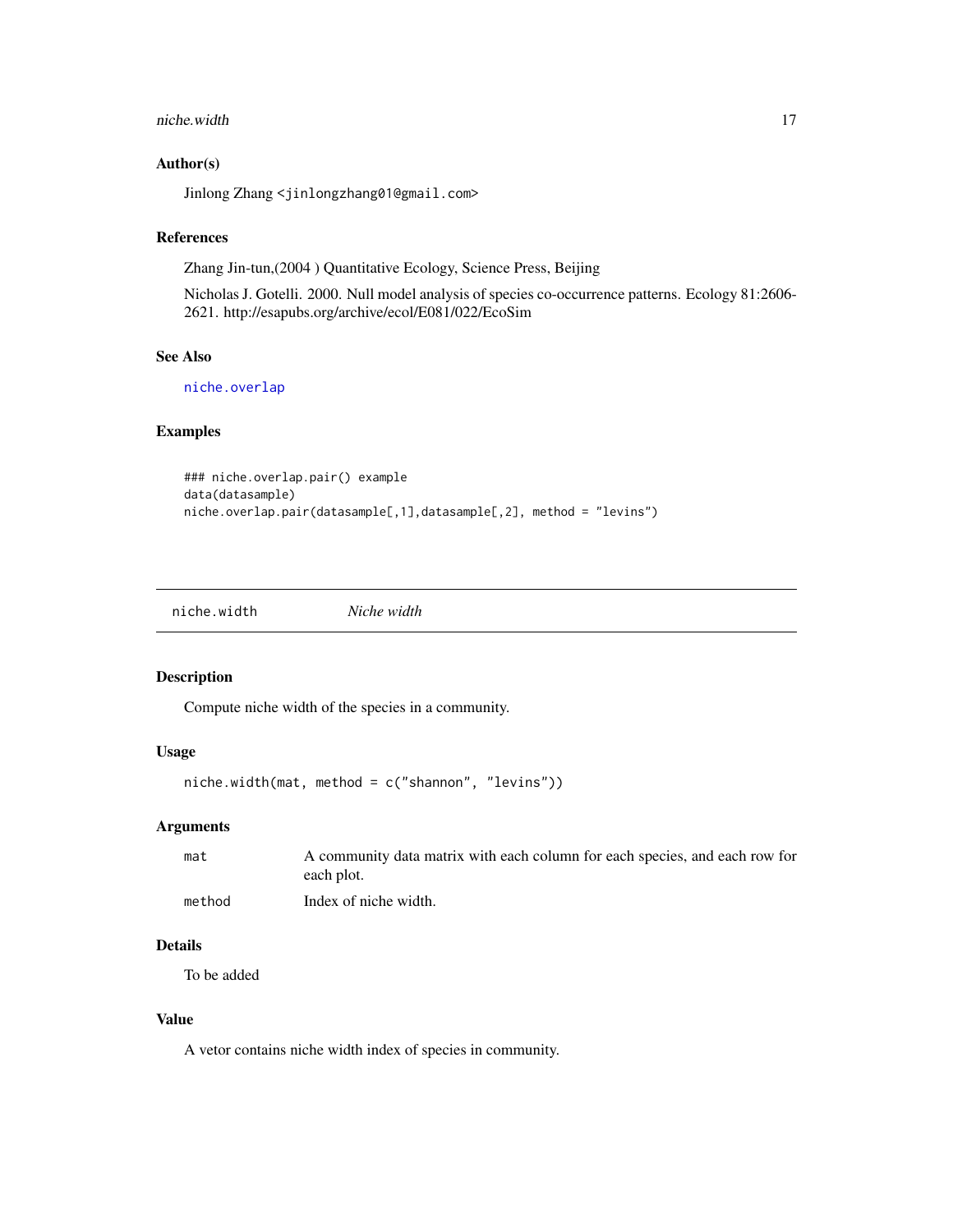# <span id="page-17-0"></span>18 plotlowertri

#### Author(s)

Jinlong Zhang <jinlongzhang01@gmail.com>

#### References

Zhang Jin-tun,(2004 ) Quantitative Ecology, Science Press, Beijing

# See Also

[niche.overlap](#page-12-1) for niche overlap

# Examples

```
# ### niche.width() example
data(datasample)
niche.width(datasample, method = "levins")
niche.width(datasample, method = "shannon")
```
#### plotlowertri *Plotting lower semi matrix*

#### Description

Function for plotting lower semi matrix. These plots are often used to illustrate the relationship in Pearson's correlation, similarity or dissimilarity index between sites or species.

#### Usage

```
plotlowertri(input, valuename = "r",
pchlist = c(19, 17, 15, 1, 5, 2, 7), interval = 6,
cex = 1, ncex = 1, int =1.2, add.number = TRUE,
size = FALSE, add.text = FALSE, show.legend = TRUE,
digits = 2)
```
# Arguments

| input     | The input data, often the results of correlation matrix, can also be class dist<br>object. |  |
|-----------|--------------------------------------------------------------------------------------------|--|
| valuename | Value name that will be used in the legend.                                                |  |
| pchlist   | The types of point shape to plot see pch par().                                            |  |
| interval  | Number of intervals to illustrate the shape of points                                      |  |
| cex       | Point size                                                                                 |  |
| ncex      | Text size for the add.number, which appeared at the top of each column.                    |  |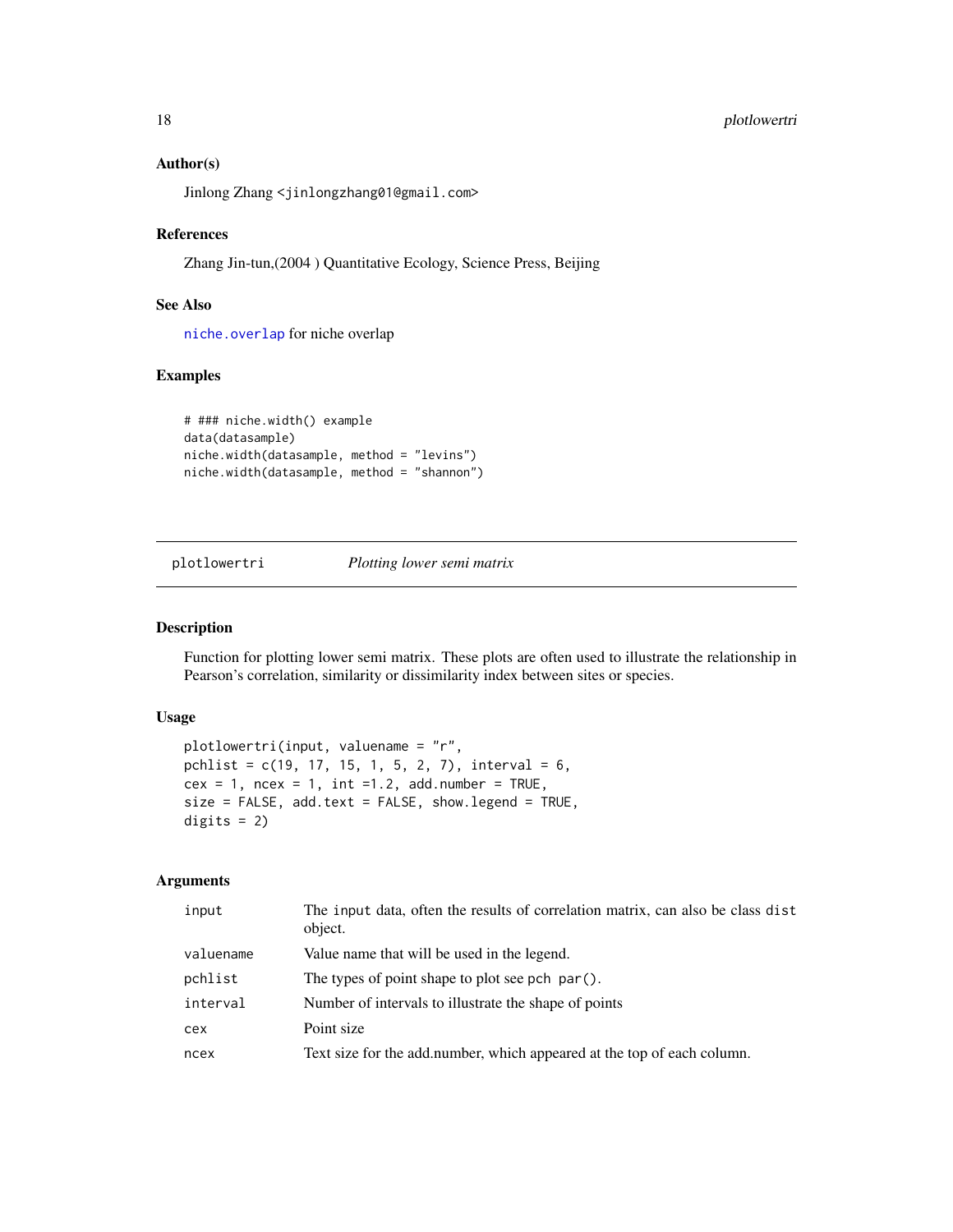# <span id="page-18-0"></span>plotlowertri 19

| int          | Row space between lines in legend                           |  |
|--------------|-------------------------------------------------------------|--|
| add.number   | Species number for each column.                             |  |
| size         | Whether the size of points would change according to value. |  |
| add.text     | To add value to the grid.                                   |  |
| show. legend | Whether the legend should be drawn.                         |  |
| digits       | Number of digits of for each interval                       |  |

#### Details

If the matrix contains less than 15 rows/columns, you may have to adjust the row space between the text lines in the legend, using argument int. Data in class dist can be include, and will be converted to matrix at first internally.

The lower matrix plot illustrating Pearson's Correlation between each pair of species. Note some value didn't appeared in the plots, may have appeared the legend. This is due to the distribution of data. Be careful in selection of intervals. In this situation you may set show.legend = FALSE, and add the legend manually. This may be fixed in the future.

#### Value

lower matrix plot

#### Author(s)

Jinlong Zhang <jinlongzhang01@gmail.com>

#### References

Zhang Qiaoying, Peng Shaolin, Zhang Sumei, Zhang Yunchun, Hou Yuping.(2008). Association of dormintant species in Guia hill Municipal Park of Macao. Ecology and Environment. 17:1541-1547

#### See Also

See Also [plotnetwork](#page-19-1)

#### Examples

```
data(testdata)
spmatrix <- data2mat(testdata)
result <- sp.pair(spmatrix)
```

```
## Check the legend for 0.00 to 0.33 (Unwanted label)
plotlowertri(result$Pearson, int = 0.5, cex=1.5)
title("Pearson Correlation Lower Matrix Plot")
```
## Change the size of points and reset the intervals. ## Warning: The lower matrix plot illustrating Pearson ## Correlation between each pair of species. Note the ## triangle didn't appeared in the plots, but have been ## added to the legend. This is due to the distribution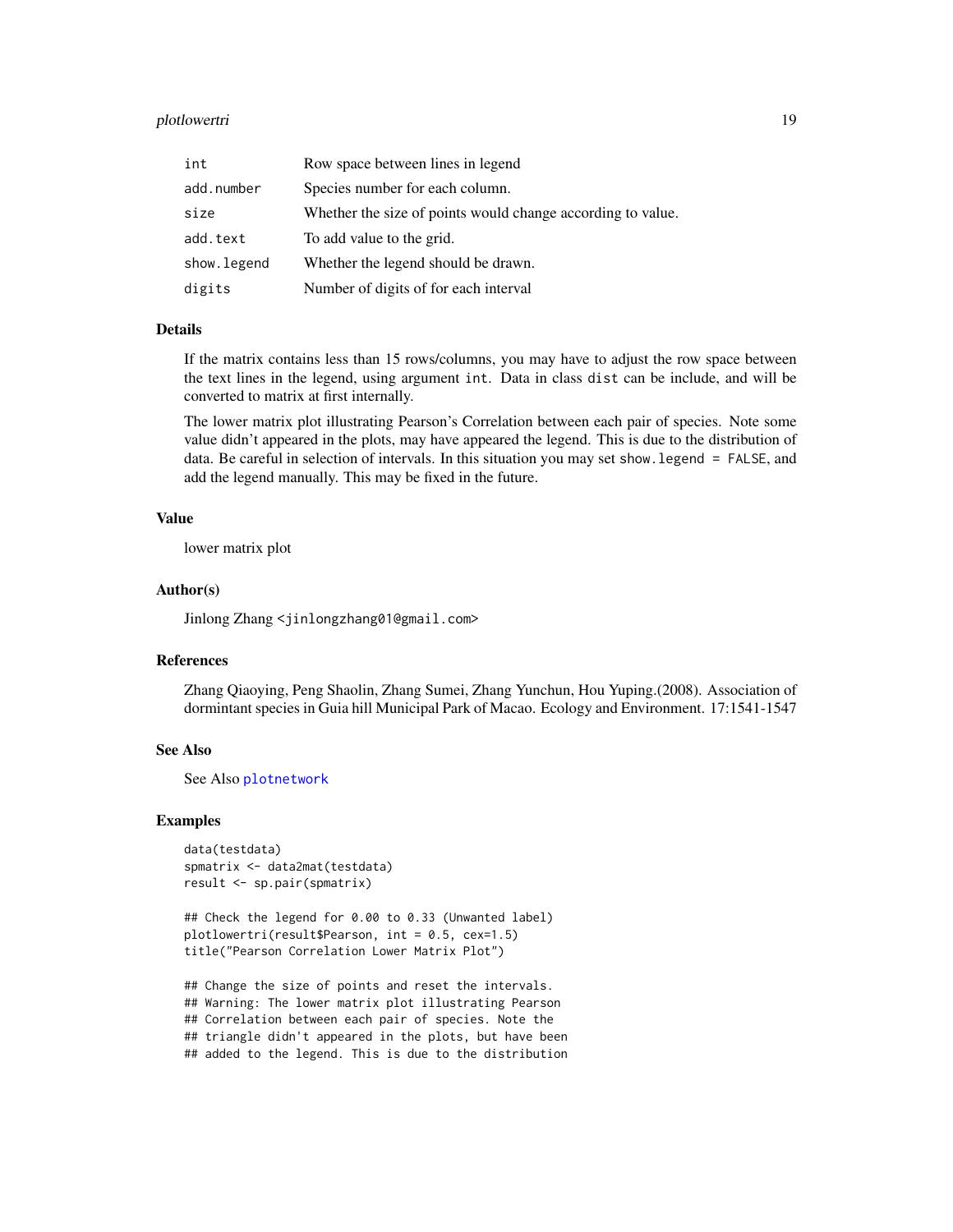```
## of data. Be careful in selection of intervals.
plotlowertri(result$Pearson, int = 0.5, cex=1.5,
interval = 4, pchlist = c(19, 17, 15, 1, 5), size = TRUEtitle("Pearson Correlation Lower Matrix Plot")
## "Pure" dots, may have to add legend manually...
plotlowertri(result$Pearson, int = 0.5, cex=2.5,
interval = 4, pchlist = rep(19, 5), size = TRUE,
show.legend = FALSE)
title("Pearson Correlation Lower Matrix Plot")
## Using BCI data
library(vegan)
data(BCI)
## select the top 30 species according to relative frequency.
sub <- sub.sp.matrix(BCI, common = 30)
## Original
plotlowertri(cor(sub))
## Change size
plotlowertri(cor(sub), size = TRUE, cex = 3)
## Set the digits to 1
plotlowertri(cor(sub), size = TRUE, cex = 3, digits = 1,
ncex = 0.7
```
<span id="page-19-1"></span>plotnetwork *Correlation network plot*

#### Description

This function could be used to plot correlation network, with less than 15 sites (recommended). The points lie in a circle with lines connected. Blue lines indicate negative values and the red ones the positive ones.

#### Usage

```
plotnetwork(datainput, interval = 8, xlim = c(-2.5,5),
ylim=c(-3.2,3.2), lty = c(1,2,3,4,4,3,2,1,5), value = "r",
legendx = 3, legendy = 0, right = 1.2, intcept = 0.22,
left = 0.35, linelength = 0.3, cex = 3, lwd = 1.5,
show. legend = TRUE, digits = 2, dit = 1.2,
number.label = TRUE, text.label = TRUE,
linecol = c("red", "black"), ...
```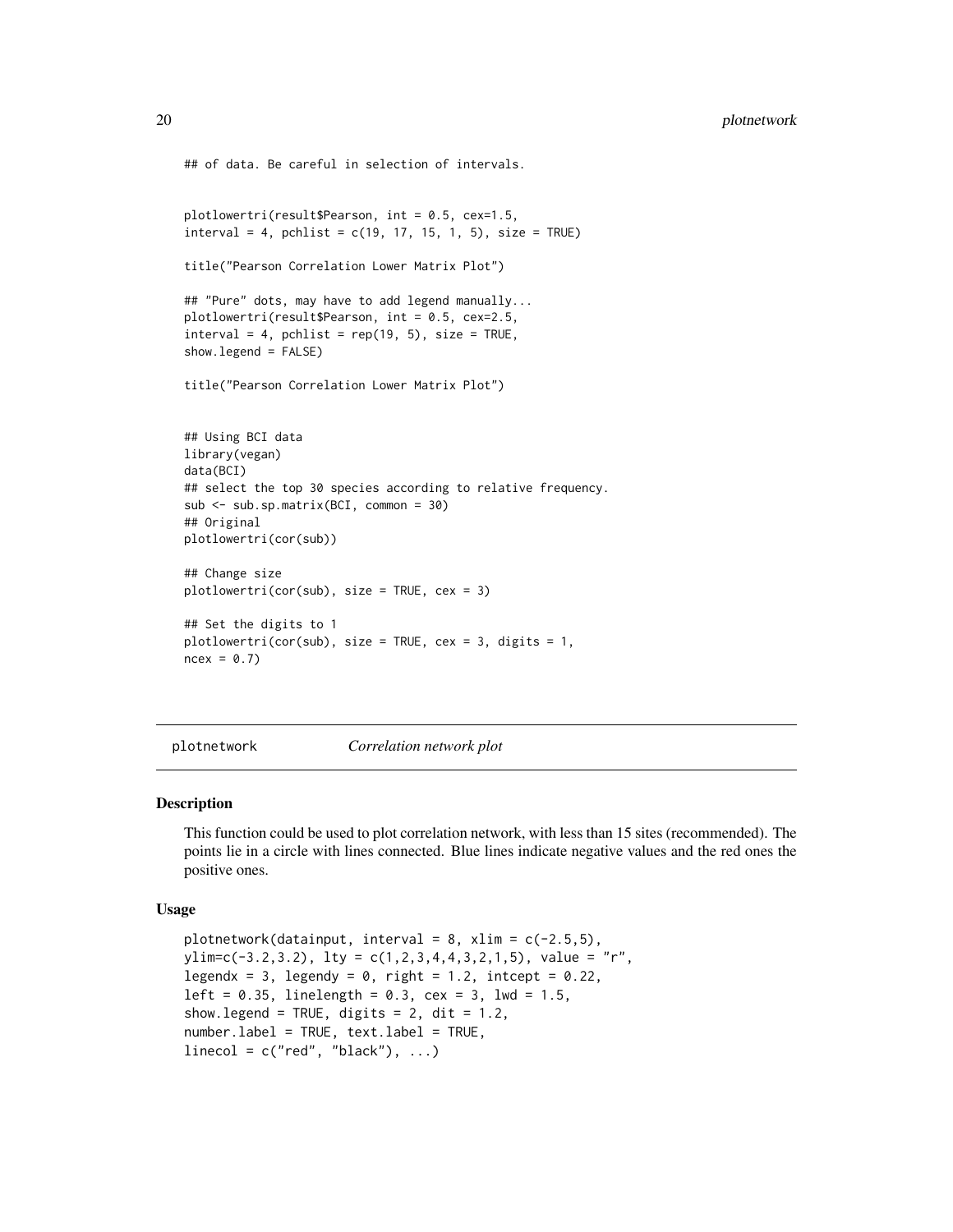# plotnetwork 21

# Arguments

| datainput    | The correlation matrix, ex. Pearson's correlation matrix                                                 |
|--------------|----------------------------------------------------------------------------------------------------------|
| interval     | Number of intervals of the values, indicating how to partition the range of input<br>data                |
| xlim         | The x range of the plot. The users need not to change it.                                                |
| ylim         | The y range of the plot. The users need not to change it.                                                |
| lty          | Line styles used in connection lines for each interval. Must have number of<br>elements $+1$ .           |
| value        | Value of the matrix, should be a character, will used in legend.                                         |
| legendx      | Legend position x.                                                                                       |
| legendy      | Legend position y.                                                                                       |
| right        | Legend position adjustment parameter.                                                                    |
| intcept      | Legend position adjustment. can be used to specify the row space between each<br>line for the legend.    |
| left         | Legend position adjustment parameter.                                                                    |
| linelength   | Line length in the legend.                                                                               |
| cex          | Point size for each circle.                                                                              |
| 1wd          | Line width for each circle.                                                                              |
| .            | Other arguments to be passed from.                                                                       |
| show.legend  | Whether the legend should be drawn.                                                                      |
| digits       | Number of digits displayed in legend.                                                                    |
| dit          | Distance of text labels from each corner.                                                                |
| number.label | Whether the number label should be drawn.                                                                |
| text.label   | Whether the text label should be drawn.                                                                  |
| linecol      | Colours of the lines specified. The positive correlation will be drawn in the first<br>colour specified. |

# Details

This function could be used to plot the pairwise connections between less than 20 sites ( above 20 is not recommended since there would be too many connections).

The lines will be in red or blue, according the sign of the value of association. Users can adjust the line style and legends based on their requirements.

# Value

Correlation network plots.

# Author(s)

Jinlong Zhang <jinlongzhang01@gmail.com>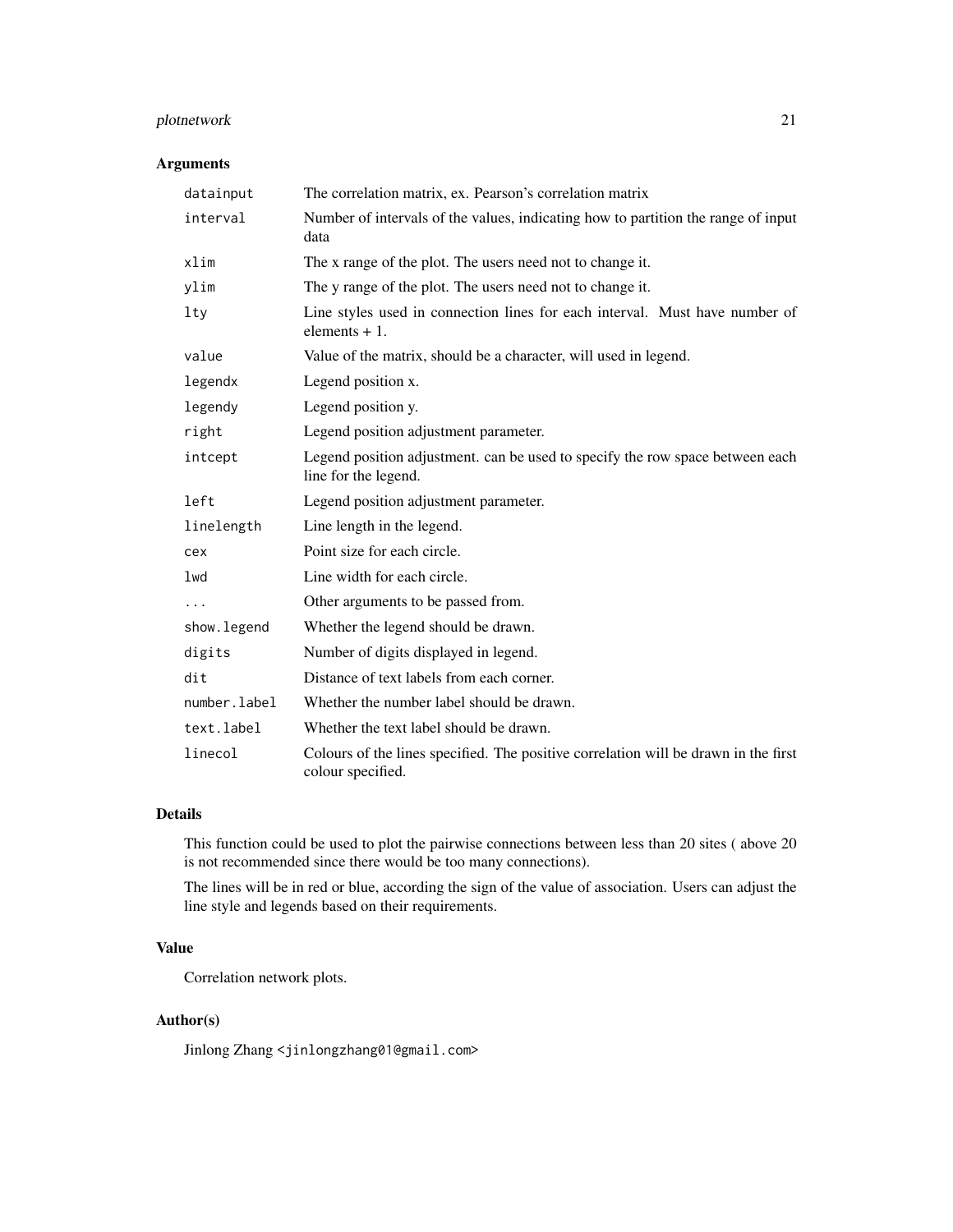<span id="page-21-0"></span>22 sp.assoc

# References

None

# Examples

```
data(testdata)
spmatrix <- data2mat(testdata)
result <- sp.pair(spmatrix)
plotnetwork(result$Pearson)
plotnetwork(result$Pearson, linecol = c("orange", "blue"),
number.label = FALSE)
```
title("Pearson Correlation Network")

#### <span id="page-21-1"></span>sp.assoc *Total species association*

#### Description

Calculate species association

### Usage

sp.assoc(matr)

#### Arguments

matr standard species matrix , with rows for plots and columns for species.

# Details

Calculate species association using the following formula.

Number of plots.

N

Number of species.

# S

Number of plots occupied by certain species.

n

total number of species for each plot.

Tj

mean species number for all the plots.

t

Variance of species relative frequency: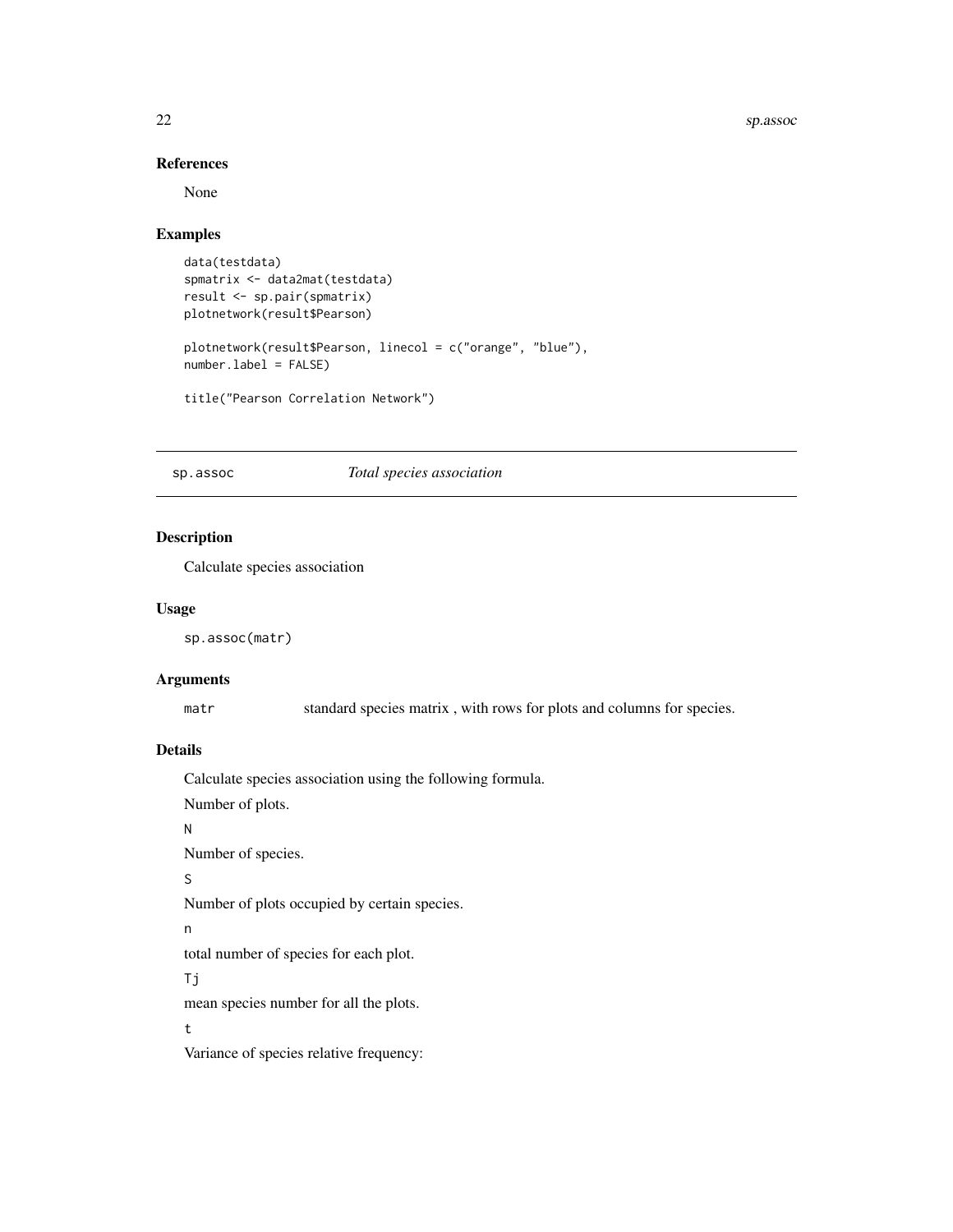#### <span id="page-22-0"></span>sp.assoc 23

 $signa^{2}{T} = sum{i} = 1^{s}S{P{i}(1-P{i}).}$ Variance of species number:  $S^{(2)}{T}=(1){N})sum{j=1}^{N}(N){T(j-t)^{2}}$  . Species relative frequency P{i}={n{i}}{N}. Variance ratio: If VR > 1 Positively associated, If VR < 1 Negative associated  $VR = {S(T)^{2}}/ {signa(T)^{2}}$ 

W: used in comparison with chi square with n degrees of freedom.

 $W = VR * N$ 

# Value

Return Variance ratio, W, Chisq, etc, see details

| рi        | Species frequency                                         |
|-----------|-----------------------------------------------------------|
| N         | Number of plots                                           |
| -S        | Number of species                                         |
| Τj        | Total number of species for each plot                     |
| Numspmean | Mean number of species                                    |
| sigmaTsq  | Variance of species relative frequency                    |
| STsg      | Variance of species number                                |
| var.ratio | Variance ratio                                            |
| W         | W statiscit value: used in comparison with chi square.(n) |

#### Author(s)

Jinlong Zhang <jinlongzhang01@gmail.com>

#### References

Zhang Qiaoying, Peng Shaolin, Zhang Sumei, Zhang Yunchun, Hou Yuping. (2008) Association of dormintant species in Guia hill Municipal Park of Macao. Ecology and Environment. 17:1541-1547

GUO zhongling, MA yuandan, ZHENG Jiping, LIU Wande , JIN Zefeng.(2004) Biodiversity of tree species,their populations'spatial distribution pattern and interspecific association in mixed deciduous broadleaved forest in Changbai Mountains. Chinese Journal of Applied Ecology. 15:2013-2018

Shi Zuomin, Liu Shirong, Cheng Ruimei, Jiang Youxu.(2001) Interspecific association of plant populations in deciduous broad leaved forest in Baotianman. Scientia Silvae Sinicae. 37:30-35

# See Also

See also [sp.pair](#page-23-1) for association between each pair of species.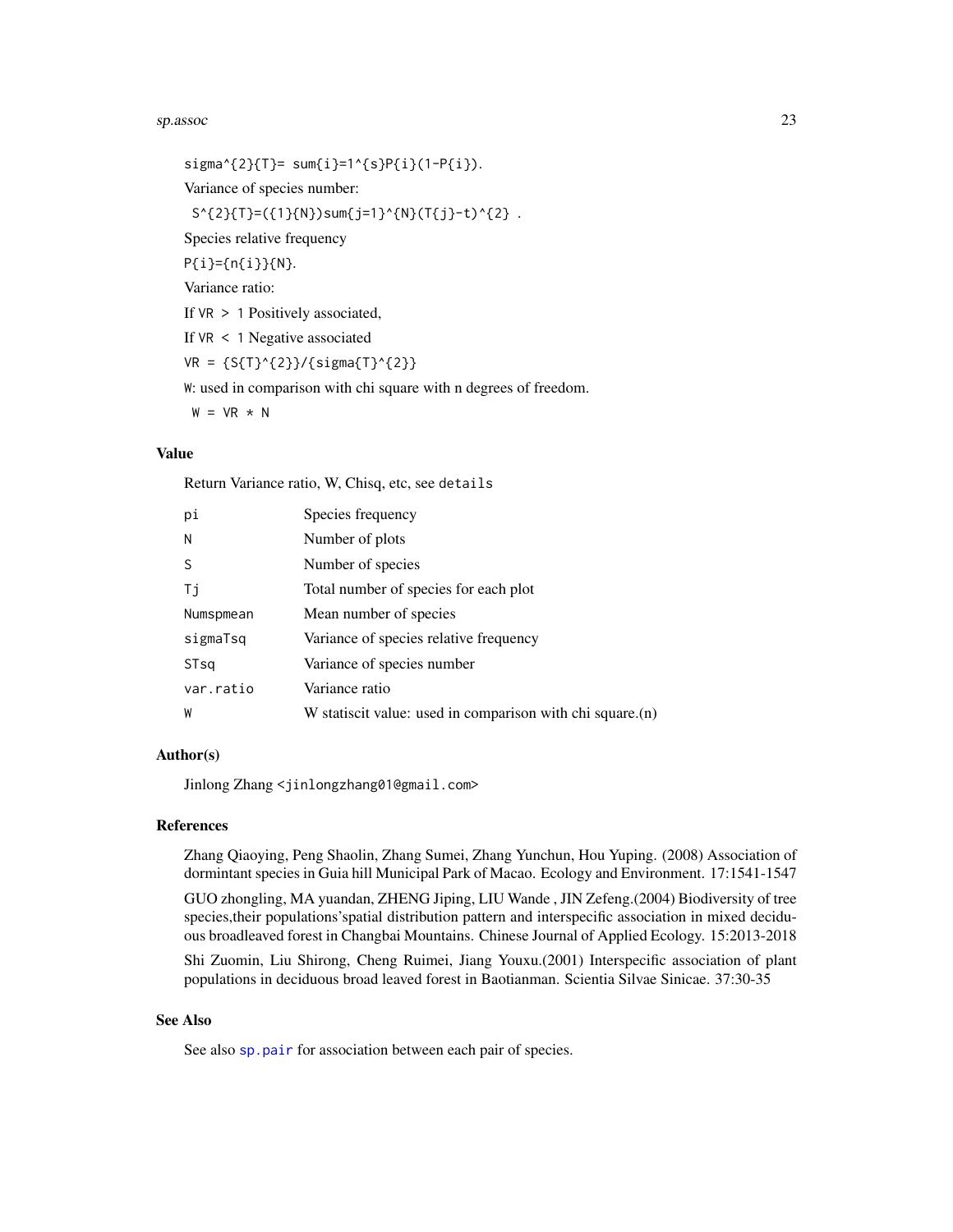24 sp.pair

# Examples

```
data(testdata)
spmatrix <- data2mat(testdata)
sp.assoc(spmatrix)
```
#### <span id="page-23-1"></span>sp.pair *Species association between each pair of species*

#### Description

Calculate species association between each pair of species.

#### Usage

sp.pair(matr)

#### Arguments

matr Standard species matrix, with rows for plots and columns for species.

#### Details

Assume we have speciesA and speciesB, a, b, c, d that corresponding to the co-occurrence could be used to conduct the species association analysis between the two species.

a = number of plots both occupied by speciesA and speciesB.

b = number of plots only found speciesA.

 $c =$  number of plots only found species B.

 $d =$  number of plots without species A or species B.

 $N = a+b+c+d$ 

This function are using the following formula:

Chi square (Yate's correction):

```
chi^{2}=((((a*d-b*c)-0.5*N)^2)*N)/(a+b)*(a+c)*(b+d)*(c+d)
```
V ratio:

```
V = ((a+d)-(b+c))/(a + b + c + d)
```
Jaccard index:

Jaccard  $=a/(a + b + c)$ 

Ochiai index:

Ochiai =  $a/sqrt((a+b)*(a+c))$ 

Dice index:

Dice =  $2*a/(2*a + b + c)$ 

The Association Coefficient(AC):

<span id="page-23-0"></span>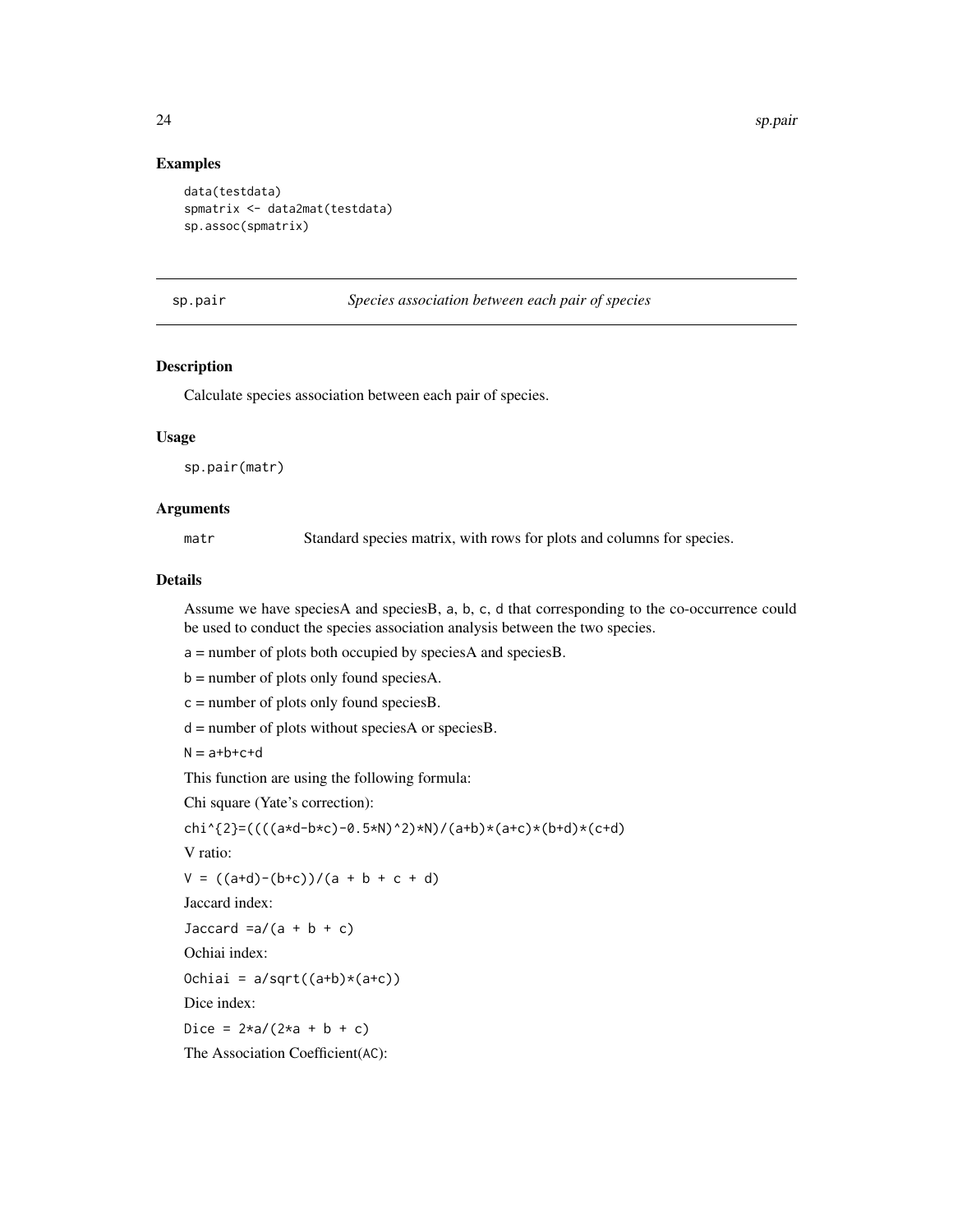#### <span id="page-24-0"></span>sp.pair 25

```
if a*d>= b*c:
AC = (a*d - b*c)/((a+b)*(b+d))if b \times c \ge a \times d and d \ge a:
AC=(a*d - b*c)/((a+b)*(a+c))if b*c>a*d and a<a:
AC = (a*d - b*c/((b+d)(d+c))Point correlation coefficient
(PCC):
PCC = {a*d-b*c}/({a+b)*(a+c)*(c+d)*(b+d)}
```
# Value

| chisg      | chi square matrix                                              |  |
|------------|----------------------------------------------------------------|--|
| chisgass   | chi square matrix information                                  |  |
| $\vee$     | V Value indicating species association is positive or negative |  |
| Ochiai     | Ochiai's index                                                 |  |
| Dice       | Dice's index                                                   |  |
| Jaccard    | Jaccard's index                                                |  |
| Pearson    | Pearson's correlation                                          |  |
| Spearman   | Spearman's rank correlation                                    |  |
| <b>PCC</b> | Point correlation coefficient                                  |  |
| AC         | Association coefficient                                        |  |

# Author(s)

Jinlong Zhang <jinlongzhang01@gmail.com>

#### References

Zhang Qiaoying, Peng Shaolin, Zhang Sumei, Zhang Yunchun, Hou Yuping.(2008). Association of dormintant species in Guia hill Municipal Park of Macao. Ecology and Environment. 17:1541-1547

Zhou XY, Wang BS, Li MG, Zan QJ.(2000). An analysis of interspecific associations in secondary succession forest communities in Heishiding Nature Reserve, Guangdong Province. Acta Phytoecologica Sinica. 24:332-339.

JIAN Minfei, LIU qijing, ZHU du, YOU hai.(2009). Inter-specific correlations among dorminant populations of tree layer species in evergreen broad-leaved forest in Jiulianshan Mountain of subtropical China. Chinese Journal of Plant Ecology. 33: 672-680

# See Also

See Also as sp. assoc for species association for total species.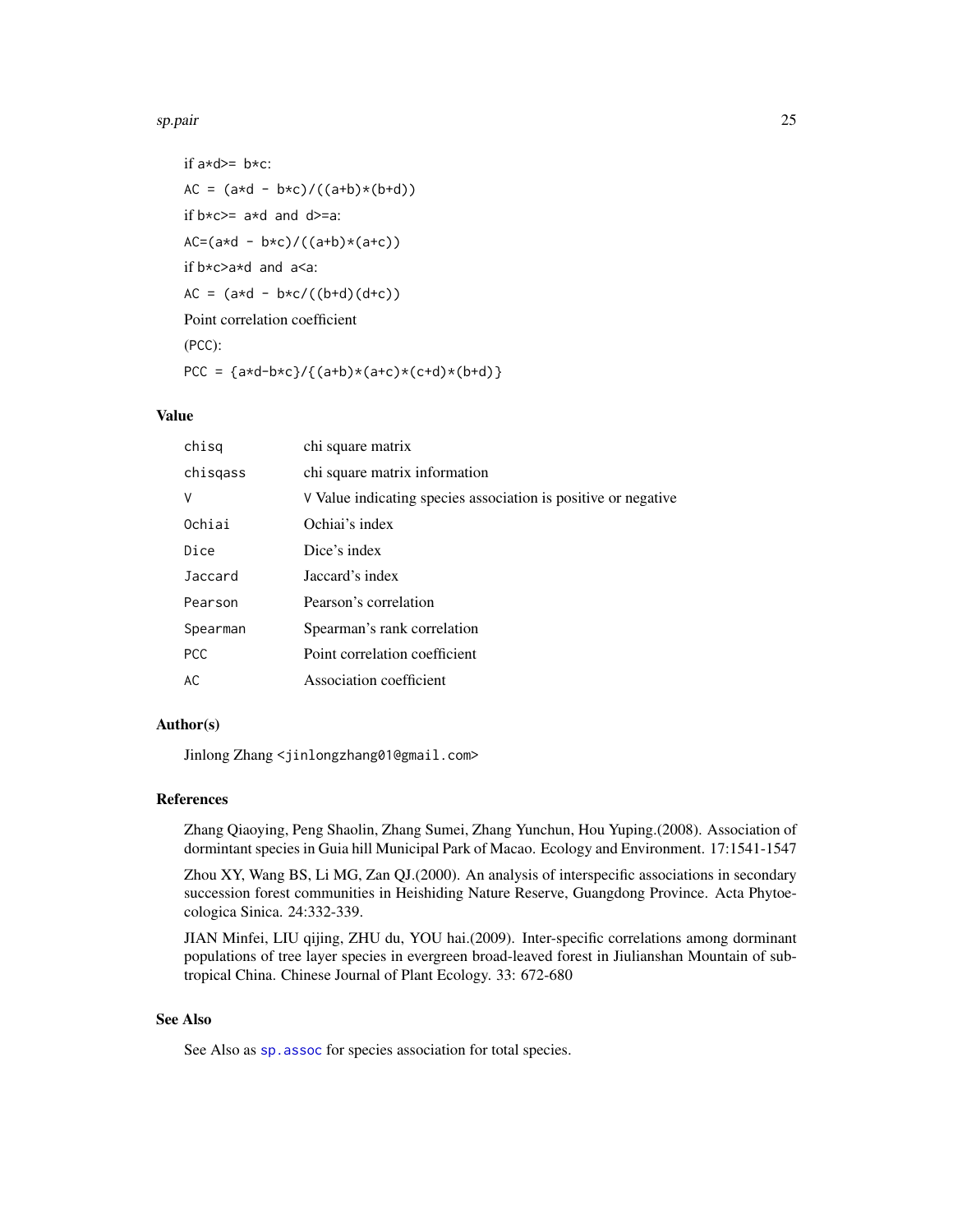# Examples

```
data(testdata)
spmatrix <- data2mat(testdata)
result <- sp.pair(spmatrix)
```
splist *species list used in function add.col()*

# Description

A species check list example to be used in add.col()

#### Usage

data(splist)

#### Format

A data frame with 9 observations on the following 3 variables.

species a factor with levels sp1 to sp8

genera a factor with levels gen1 to gen6

family a factor with levels fam1 to fam5

# References

None

# Examples

```
data(splist)
data(testdata)
## add genera from dataframe B to dataframe A.
add.col(inputA = testdata, inputB = splist, add = "genera",
according = "species")
## add family from dataframe B to dataframe A.
add.col(inputA = testdata, inputB = splist, add = "family",
according = "species")
```
<span id="page-25-0"></span>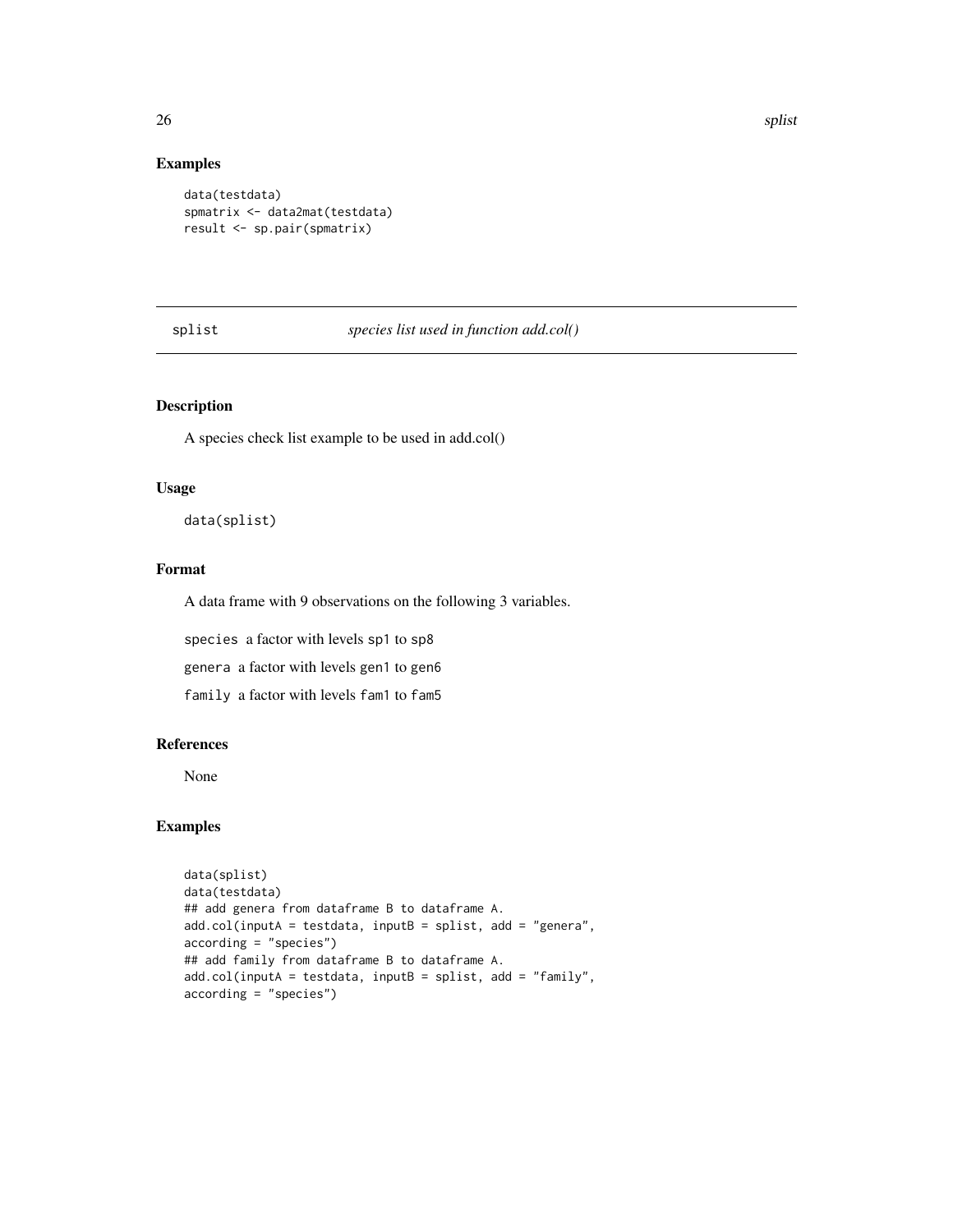<span id="page-26-0"></span>

# Description

Subset species matrix according to relative frequency.

# Usage

sub.sp.matrix(spmatrix, freq = 0.5, common = NULL)

# Arguments

| spmatrix | The spmatrix is a standard species matrix with rows for plots and column for<br>species.                                            |
|----------|-------------------------------------------------------------------------------------------------------------------------------------|
| freg     | The value of relative frequency to be specified, species with higher relative fre-<br>quency will be reserved in the output matrix. |
| common   | The number of most common (according to relative frequency) species to be<br>specified.                                             |

# Details

sub.sp.matrix will select the species whose relative frequency above 0.5 (default), or select certain number of species according to relative frequency.

# Value

A subset matrix with certain number of top relative frequency.

#### Author(s)

Jinlong Zhang <jinlongzhang01@gmail.com>

#### References

None

# See Also

See Also [subset](#page-0-0)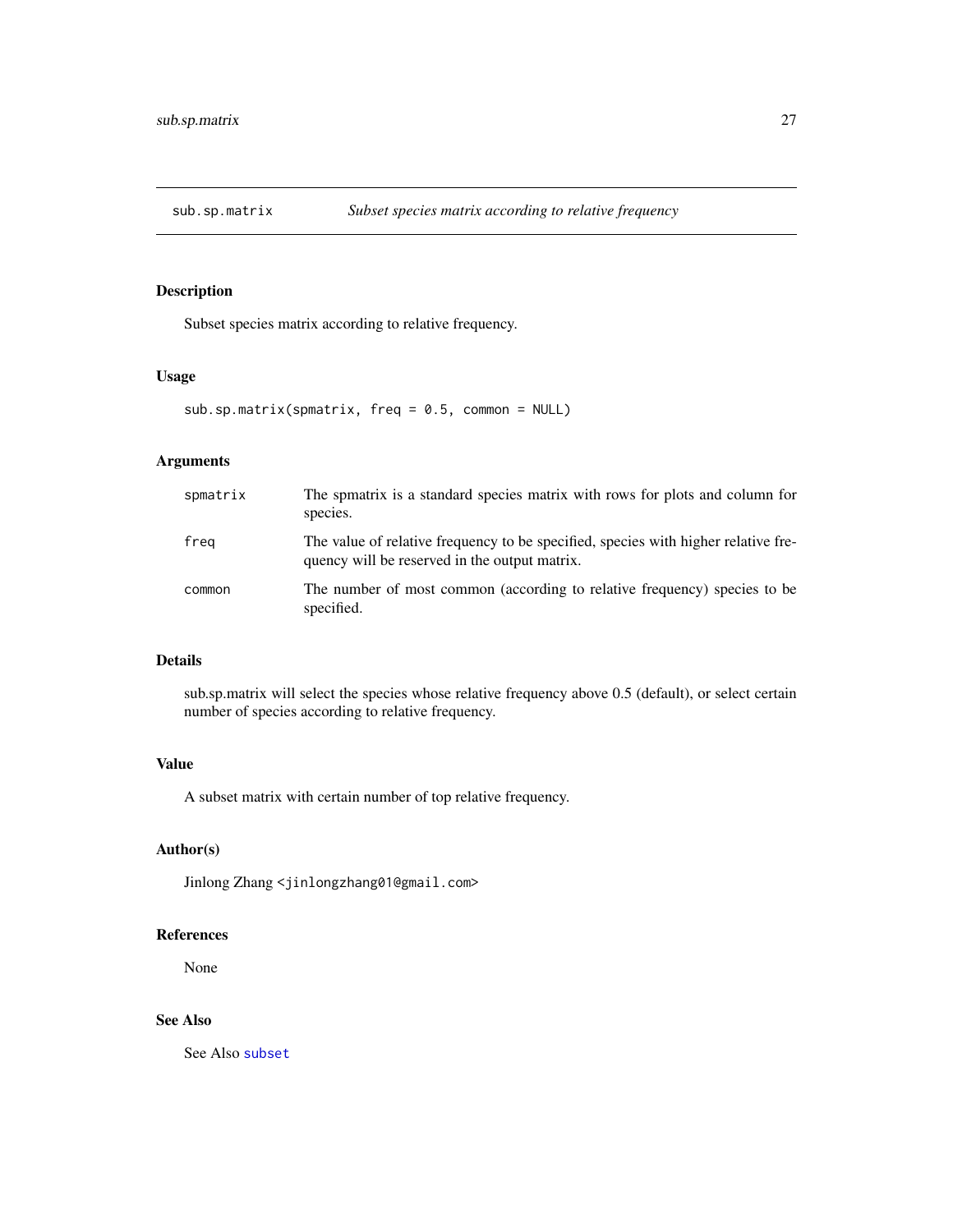<span id="page-27-0"></span>28 turnover the contract of the contract of the contract of the contract of the contract of the contract of the contract of the contract of the contract of the contract of the contract of the contract of the contract of th

# Examples

```
library(vegan)
data(BCI)
## Select the species whose relative frequency
## more than 0.5, from BCI data
sub <- sub.sp.matrix(BCI, freq = 0.5)
## Select the top 30 species according to relative frequency
sub <- sub.sp.matrix(BCI, common = 30)
```
testdata *Example Data*

#### Description

Data used in example in list format.

#### Usage

data(testdata)

# Format

A data frame with 11 observations on the following 3 variables.

plotname a factor with levels plot1, plot2, plot3.

species a factor with levels sp1 to sp7.

abundance a numeric vector indicating number of individuals appeared in each plot.

#### Examples

data(testdata) testdata

<span id="page-27-1"></span>turnover *Calculating species turnover*

#### Description

Calculating species turnover based on the mean value between focus quadrat and their neighbours.

# Usage

```
turnover(lab.mat, dist.mat, type = c("quart", "octal"))
```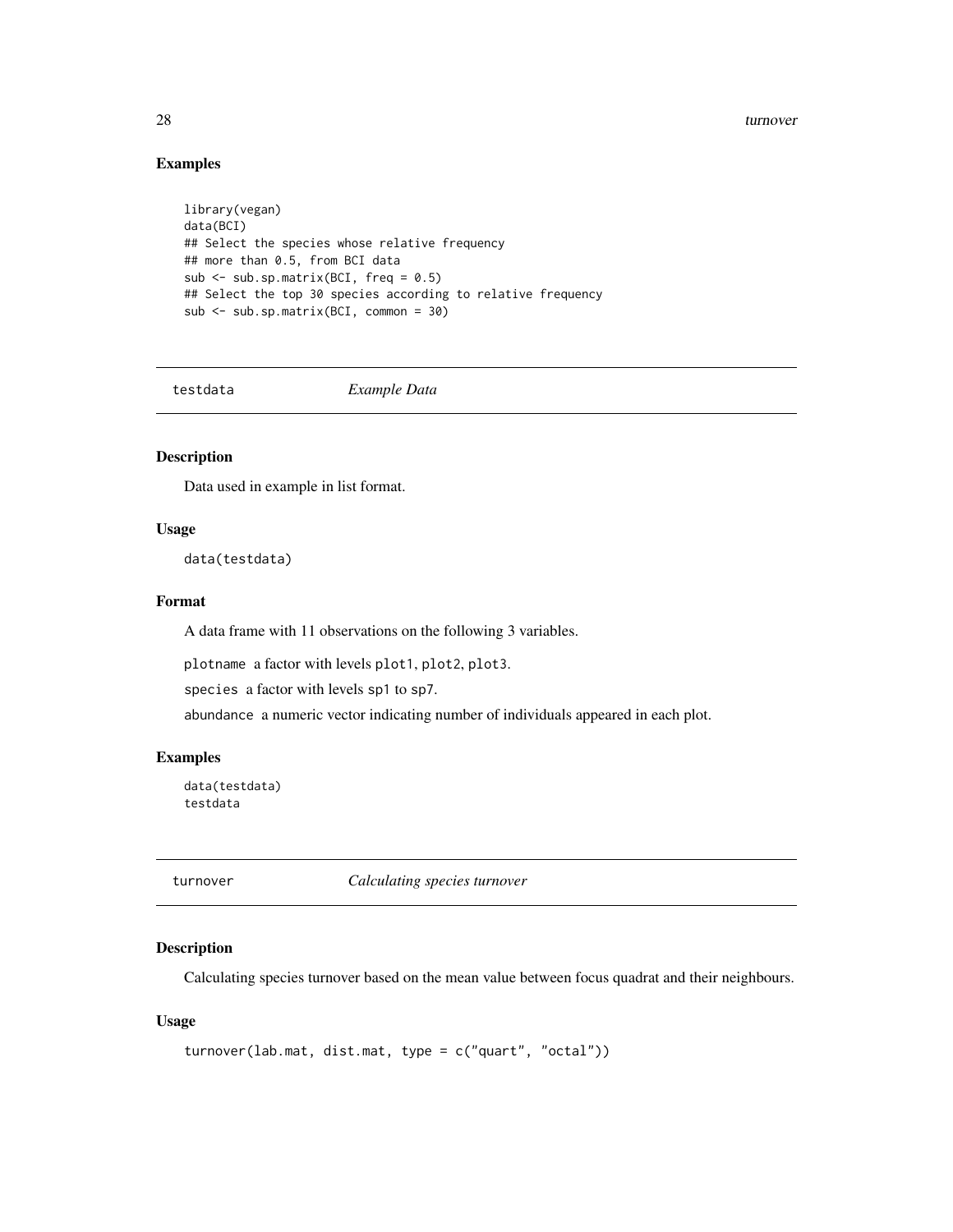#### <span id="page-28-0"></span>turnover 29

#### Arguments

| lab.mat  | matrix of quadrat labels.                                                                        |
|----------|--------------------------------------------------------------------------------------------------|
| dist.mat | distance matrix between each pair of quadrats                                                    |
| type     | "quart" indicates four neighbouring quadrats, "octal" indicate eight neighbour-<br>ing quadrats. |

# Details

species turnover based on the mean value between centred quadrat and its neighbours.

### Value

matrix with species turnover.

# Author(s)

Jinlong Zhang <jinlongzhang01@gmail.com>

### References

Lennon J. 2001 The geographical structure of British bird distributions - diversity, spatial turnover and scale Journal of Animal Ecology 70,966-979

# See Also

[XYname](#page-29-1) and [lab.mat](#page-9-1)

# Examples

```
##example turnover()
plotlab1 <- XYname(4,6)
xxx <- 1:240
dim(xxx) <- c(24, 10)rownames(xxx) <- plotlab1
### Distance between each pair of plots
ddd <- dist(xxx)
### label matrix
labmat1 <- lab.mat(plotlab1)
yyy <- turnover(labmat1, ddd)
```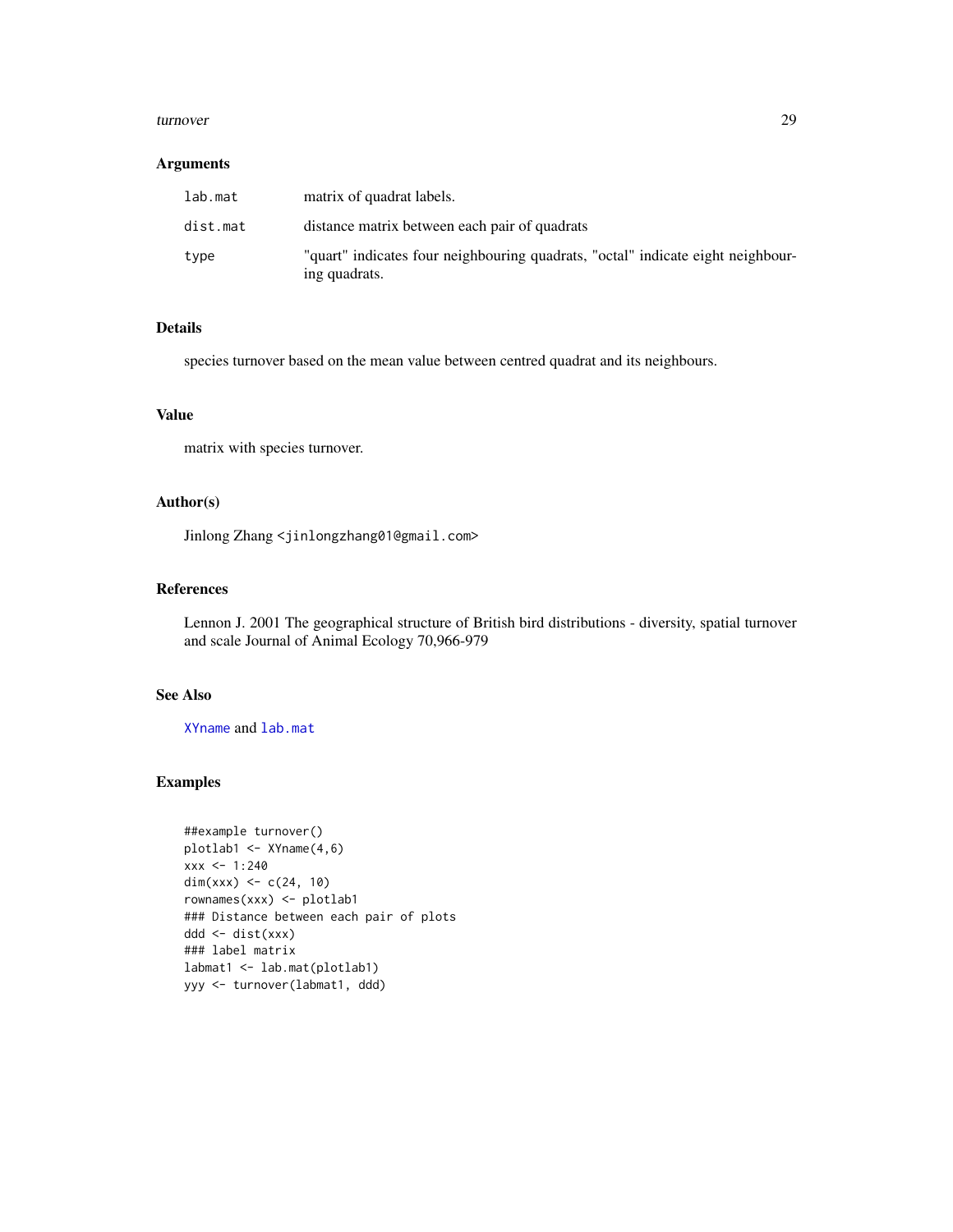<span id="page-29-1"></span><span id="page-29-0"></span>

# Description

Generating vector of XY labels by providing number of rows and columns

# Usage

XYname(x, y)

# Arguments

| x | Number of X labels |
|---|--------------------|
| y | Number of Y labels |

# Value

Vector of XY labels

# Author(s)

Jinlong Zhang <jinlongzhang01@gmail.com>

# References

None

# See Also

[lab.mat](#page-9-1) for converting the vector to matrix of XY labels.

# Examples

## XYname() example XYname(4,6)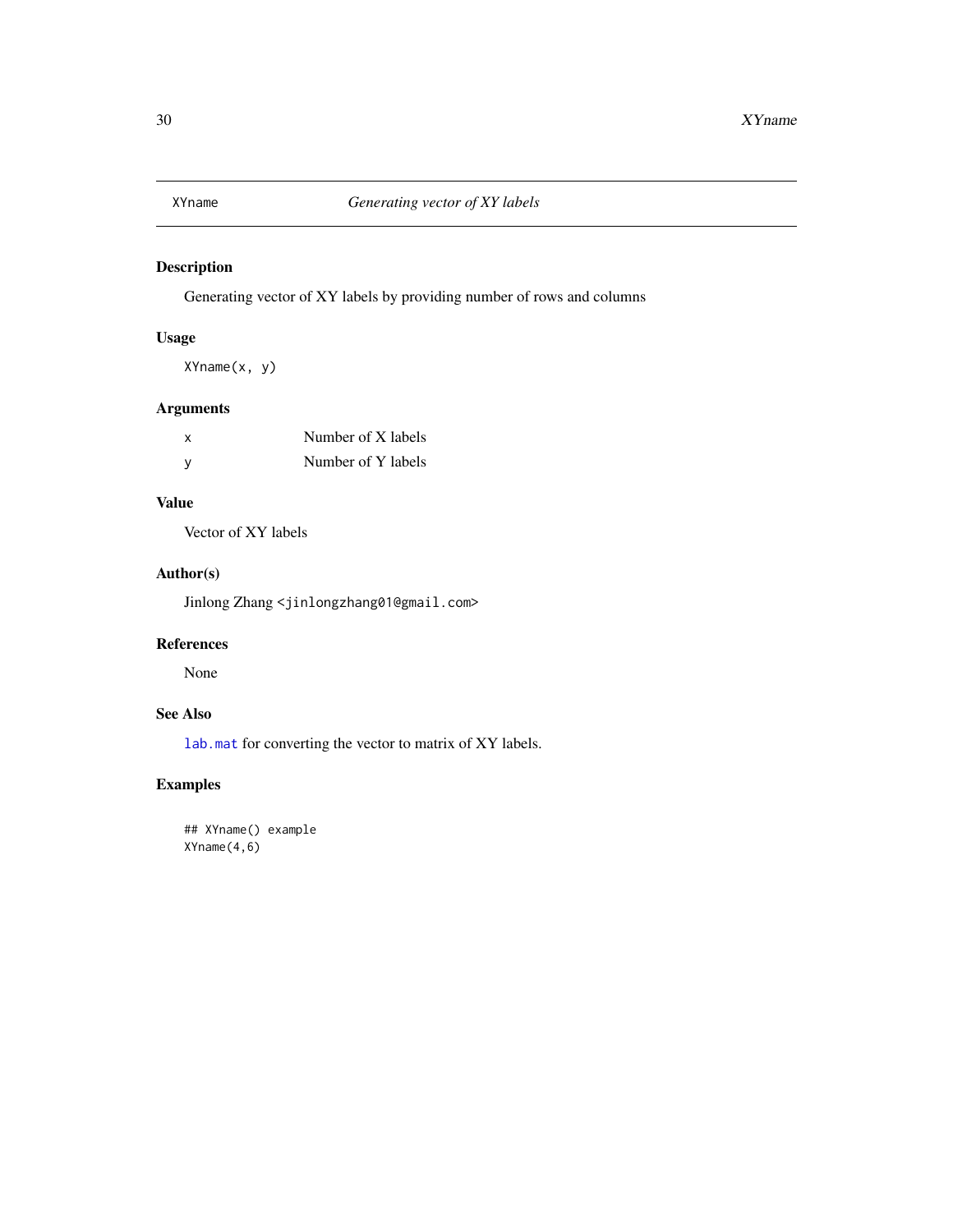# <span id="page-30-0"></span>Index

∗Topic \textasciitildekwd1 niche.overlap , [13](#page-12-0) ∗Topic \textasciitildekwd2 niche.overlap , [13](#page-12-0) ∗Topic add add.col , [4](#page-3-0) ∗Topic association sp.assoc, [22](#page-21-0) sp.pair , [24](#page-23-0) spaa-package, [2](#page-1-0) ∗Topic bootstrap niche.overlap.boot , [14](#page-13-0) niche.overlap.boot.pair , [15](#page-14-0) ∗Topic datasets datasample, [6](#page-5-0) splist , [26](#page-25-0) testdata , [28](#page-27-0) ∗Topic decimal deg2dec , [6](#page-5-0) ∗Topic distance dist2list , [7](#page-6-0) geodist , [9](#page-8-0) lgeodist , [11](#page-10-0) list2dist , [12](#page-11-0) ∗Topic frequency freq.calc , [8](#page-7-0) sub.sp.matrix, [27](#page-26-0) ∗Topic list dist2list , [7](#page-6-0) ∗Topic lower plotlowertri , [18](#page-17-0) ∗Topic matrix data2mat , [5](#page-4-0) plotlowertri , [18](#page-17-0) sub.sp.matrix, [27](#page-26-0) ∗Topic network plotnetwork , [20](#page-19-0) ∗Topic niche niche.overlap.boot , [14](#page-13-0)

niche.overlap.boot.pair , [15](#page-14-0) niche.overlap.pair , [16](#page-15-0) niche.width , [17](#page-16-0) ∗Topic overlap niche.overlap.boot , [14](#page-13-0) niche.overlap.boot.pair , [15](#page-14-0) niche.overlap.pair, [16](#page-15-0) ∗Topic plot plotnetwork , [20](#page-19-0) ∗Topic semimatrix plotlowertri , [18](#page-17-0) ∗Topic species data2mat , [5](#page-4-0) freq.calc, [8](#page-7-0) sp.assoc, [22](#page-21-0) sp.pair , [24](#page-23-0) spaa-package, [2](#page-1-0) ∗Topic sub sub.sp.matrix, [27](#page-26-0) ∗Topic turnover lab.mat , [10](#page-9-0) turnover , [28](#page-27-0) XYname , [30](#page-29-0) add.col , [4](#page-3-0) data2mat , [5](#page-4-0) datasample, <mark>[6](#page-5-0)</mark> deg2dec, <mark>[6](#page-5-0)</mark> dist2list , [7](#page-6-0) , *[12](#page-11-0)* freq.calc, [8](#page-7-0) geodist , [9](#page-8-0) , *[11](#page-10-0)* lab.mat , [10](#page-9-0) , *[29](#page-28-0) , [30](#page-29-0)* lgeodist , *[10](#page-9-0)* , [11](#page-10-0) list2dist , *[8](#page-7-0)* , [12](#page-11-0) merge , *[4](#page-3-0) , [5](#page-4-0)*